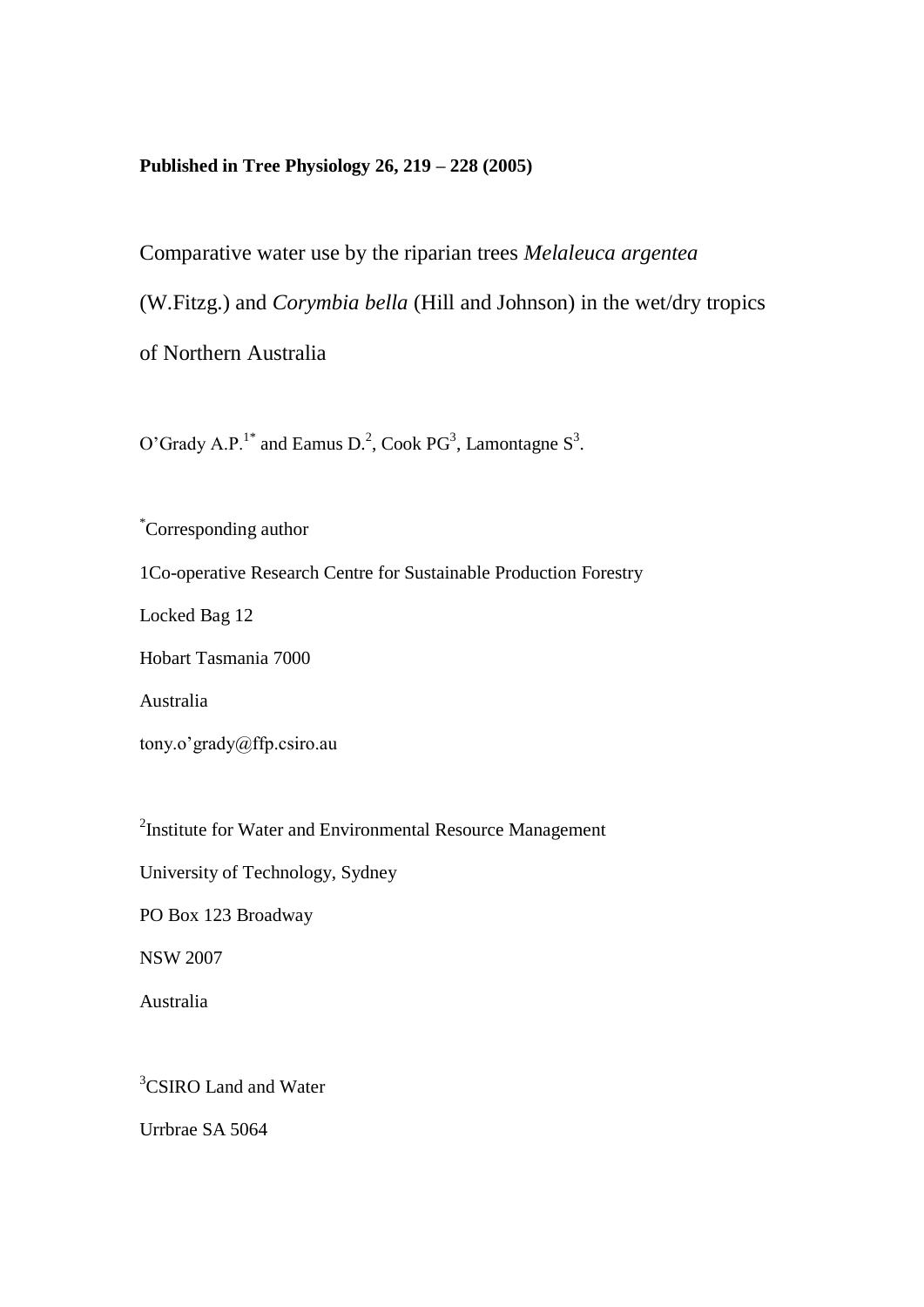## **Summary**

We examined sources of water and daily and seasonal patterns of water use in two riparian zones throughout the wet-dry tropics of northern Australia: *Corymbia bella* is found along the top of levee banks and *Melaleuca argentea* is restricted to riversides. Patterns of tree water use (sap flow) and leaf water potential were examined at three locations along the Daly River in the Northern Territory of Australia during 2000 and 2001. Despite large seasonality in rainfall, pre-dawn leaf water potential was generally was higher than-0.5 MPa throughout the dry season in both species. Predawn leaf water potential was, however, slightly lower at the end of the dry season than at the end of the wet season. Contrary to expectations, pre-dawn leaf water potential was lower in M*. argentea* trees along the river than in the *C. bella* trees along the levees. In contrast, mid-day leaf water potential was lower in the *C. bella* trees along the levee than the *M. argentea* trees along the river. Consequently, the difference between pre-dawn and mid-day leaf water potential was larger in *C. bella* trees than *M. argentea* trees. There were no seasonal differences in tree water use in either species, however daily water use was lower, for any given tree size, in *M. argentea* along the river than *C. bella* along the levees. There were good relationships between tree water use and tree diameter, but they were more variable in the *M. argentea* trees than the *C. bella* trees. Whole tree hydraulic conductance, estimated from the slope of the relationship between leaf water potential and sapflow, although considerably variable, was not significantly different between species, but was higher in the dry season than during the wet season. Xylem deuterium concentrations indicated that *M. argentea* trees along the riverbank were principally reliant on river water or shallow groundwater. In contrast *C. bella* trees along the levee were solely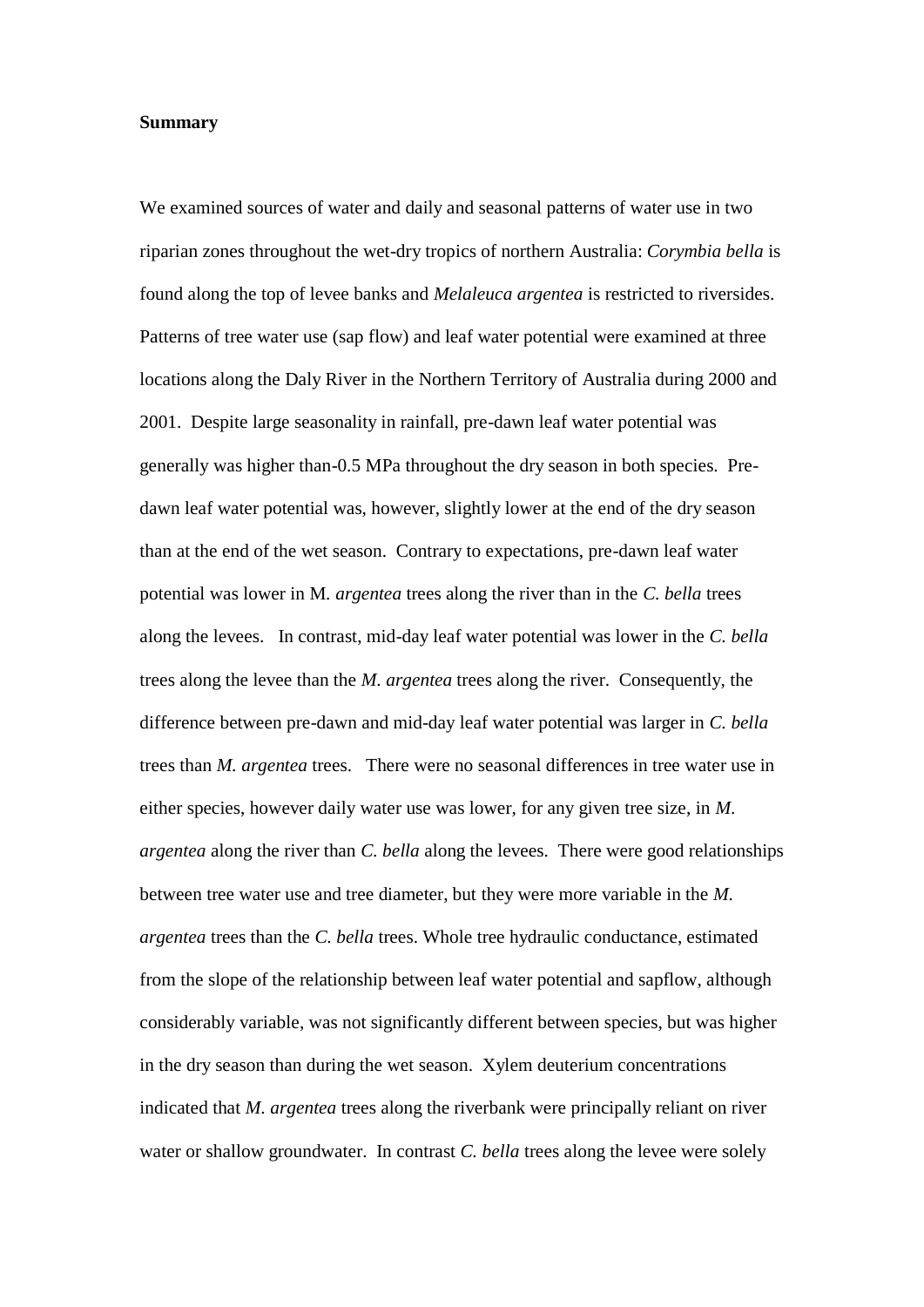reliant on soil water reserves. This study demonstrated strong gradients of tree water use within tropical riparian communities, this has implications for estimating riparian water use requirements and the management of groundwater water resources.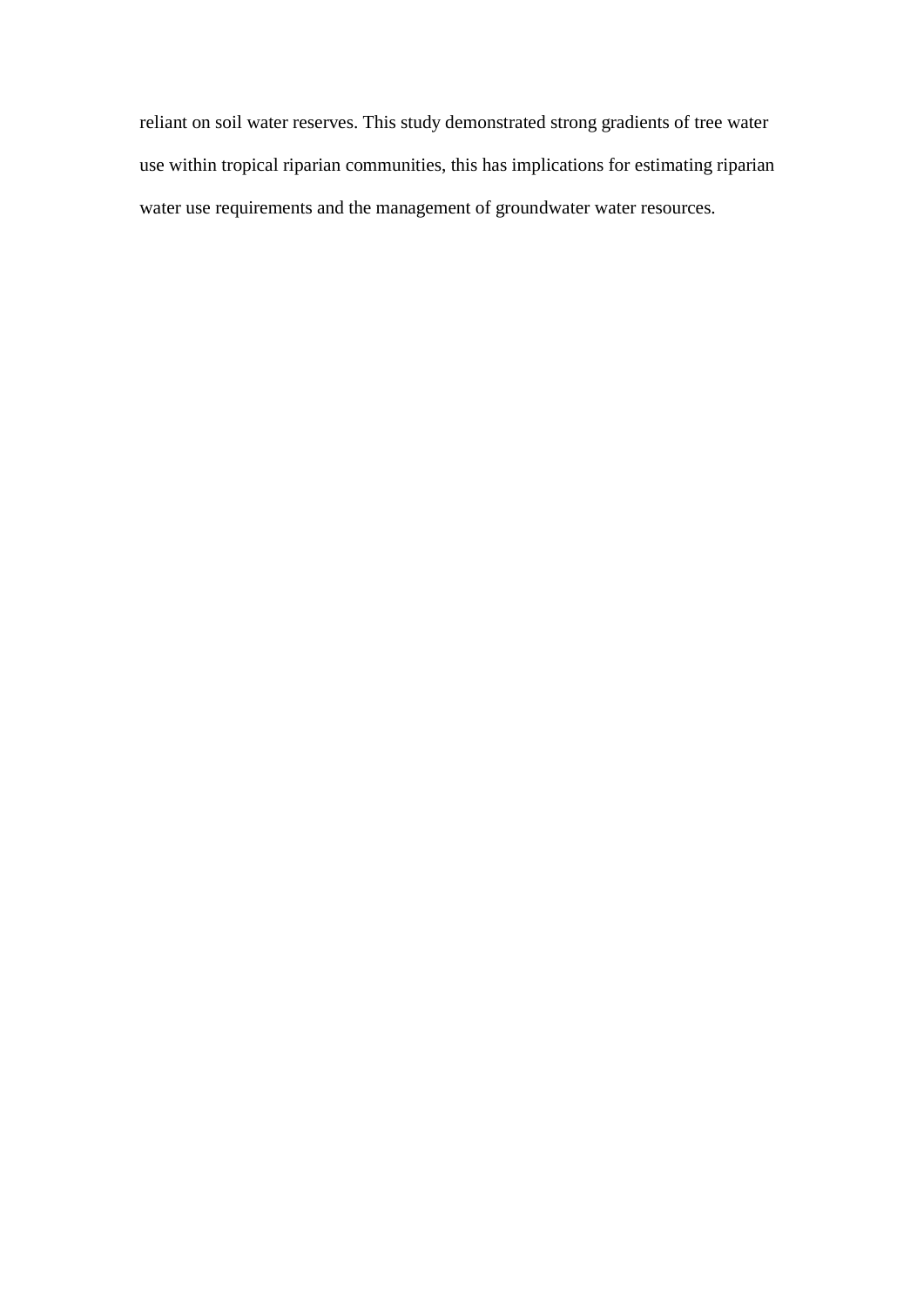#### **Introduction**

Riparian vegetation is an integral component of riparian ecosystems and vital for maintaining a number of key environmental services. Vegetation along riverbanks protects water quality by filtering water moving across the soil as surface runoff as well as subsurface water to the river. Riparian vegetation helps to maintain stream water quality by regulating; stream temperature (through shading), turbidity (through erosion control and trapping debris) and maintaining bank stability (Askey-Dorin et al. 1999). Furthermore, riparian communities are an important source of in-stream and terrestrial habitat (Catteral 1993), act as corridors for the movement of fauna through the landscape and often have higher biodiversity than surrounding ecosystems. Despite this, water use requirements of riparian vegetation are poorly understood, and rarely if ever taken into account during environmental flow assessments (Murray et al. 2004).

A number of recent studies have examined patterns of water use in savanna trees of wet/dry savannas (O'Grady et al. 1999, Meinzer et al. 1999, Hutley et al. 2000, Eamus et al. 2000). In north Australian savannas, in contrast to temperate Australia, many evergreen tree species exhibit little or no seasonality in water use, despite a highly seasonal climate with respect to rainfall and vapour pressure deficits (O'Grady et al. 1999). Savanna eucalypts are able to maintain water use throughout the year by reducing leaf area in response to increasing vapour pressure deficits (O'Grady et al. 1999) and by exploiting a large volume of soil (Kelley 2002). Comparatively little is known about the patterns of water use in tropical riparian systems, especially throughout the prolonged dry season. An understanding of this is important as,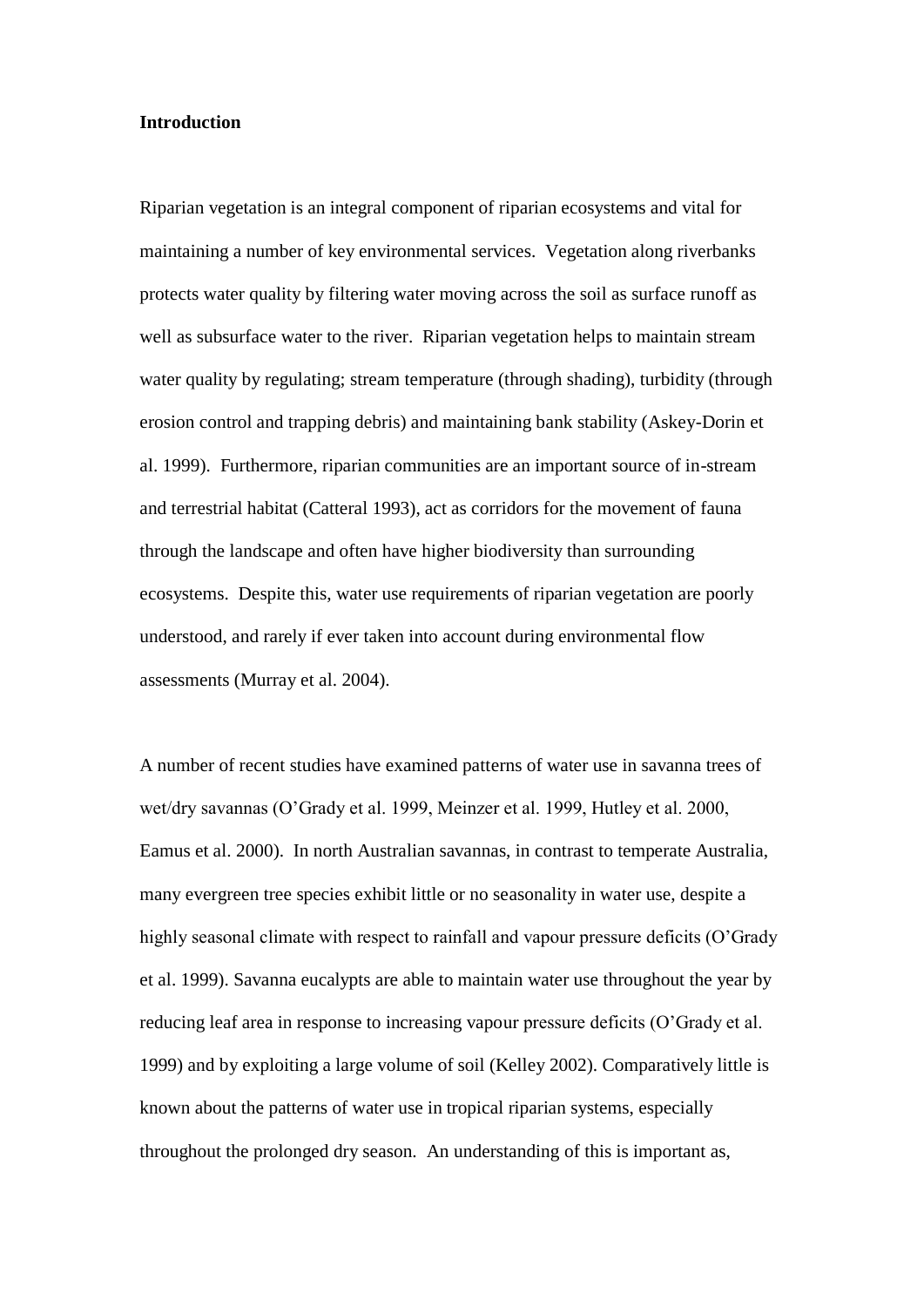throughout northern Australia, there is increasing pressure on natural resources, in particular surface water and groundwater, resulting from expansion of the horticultural, pastoral and tourism industries. Major landscape-scale changes are occurring to ecosystems within the region and there is an immediate requirement to gain a better understanding of the water regimes of tropical ecosystems so that water and landscape resource managers can manage existing water resources sustainably, thereby maintaining important environmental services and values.

The principle aim of this study was to examine spatial and temporal patterns of water use in two riparian species, *Melaleuca argentea* and *Corymbia bella*, along the Daly River in Northern Australia and to gain an understanding of the water use requirements of these two species. These two species were chosen because of their contrasting position in the landscape and their likely differences in access to groundwater. The Daly River and its surrounding catchment is relatively undisturbed providing a unique opportunity to study water use requirements of riparian vegetation before large-scale land use changes have impacted on the hydrological cycle. The principle questions addressed in this study were:

How does water use in *C. bella* and *M. argentea* vary with site and season? What are the relationships between tree water use and tree size for the two species? How does leaf water potential vary between the two species, as well as between site sites and seasons?

What is the relationship between tree water use and leaf water potential in these two species?

Are there differences in sources of water transpired by the two species?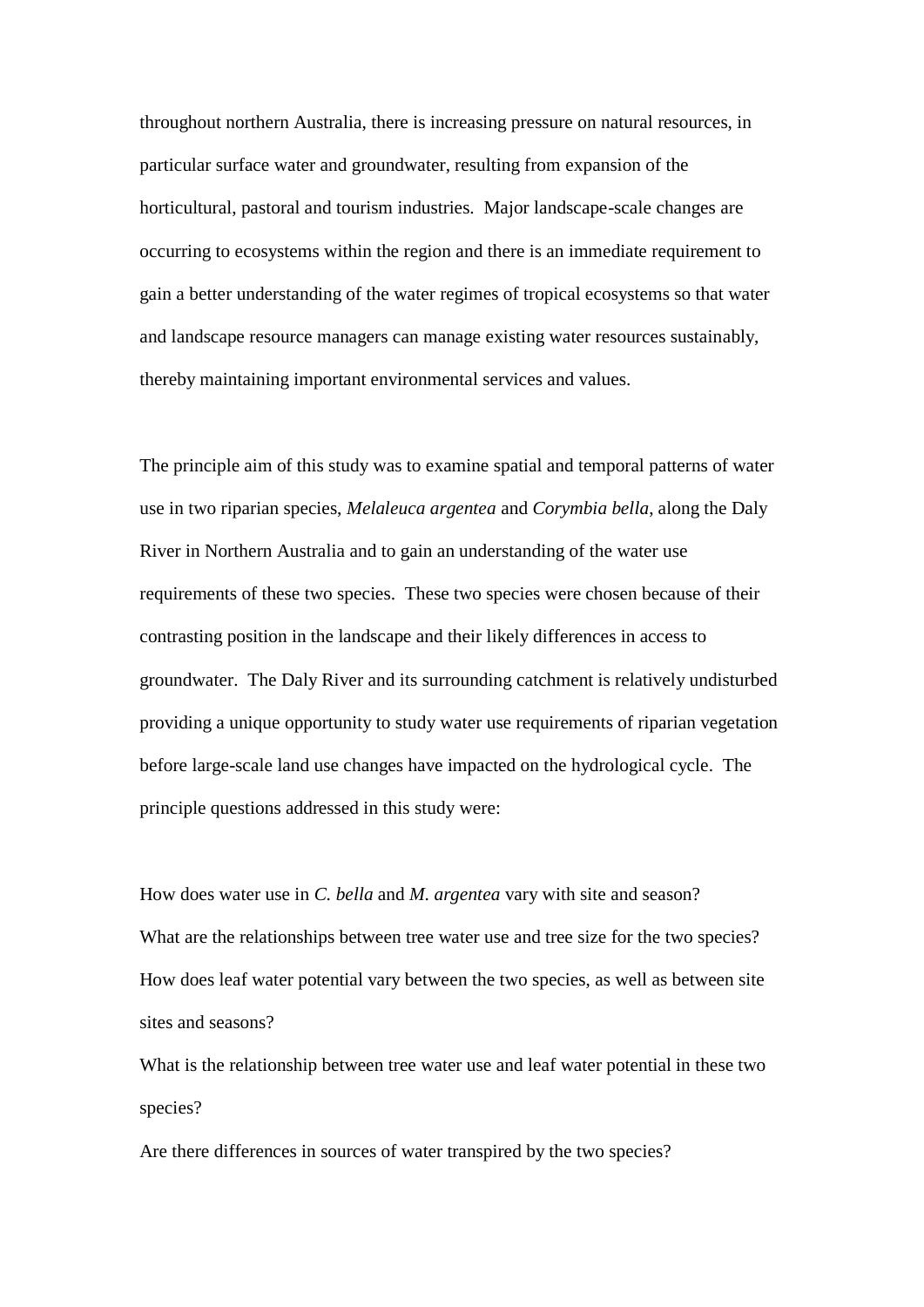#### **Methods**

#### *Site Description*

The Daly River is one of the Northern Territory's largest perennial rivers with a catchment area of approximately 52 577  $km^2$  (Fig. 1), and is a significant biological, cultural and economic resource. Climate within the Daly River region is dominated by a distinct monsoonal wet season occurring from October to April followed by a prolonged dry season with little or no rainfall. Annual rainfall varies spatially within the catchment but is, in general, lower than that recorded at Darwin and ranges between 1000 and 1300 mm within the catchment. Pan evaporation rates are high throughout the year, as are temperatures. Climatic variables for Katherine (the catchments' major centre) and Darwin are shown in Figure 2.

Catchment discharge is highly variable, reflecting the variable annual rainfall patterns within the region. Further, there is strong connectivity between surface and groundwaters. As a result, groundwater levels vary annually and are principally a function of the amount of rain falling in the preceding wet seasons (P. Jolly unpub. data). During the wet season, a large proportion of water entering the river is derived from rainfall and surface runoff dominates river flow. However, during the dry season, base flow within the river is dominated by groundwater discharge from underlying limestone aquifers (Faulkes 1998).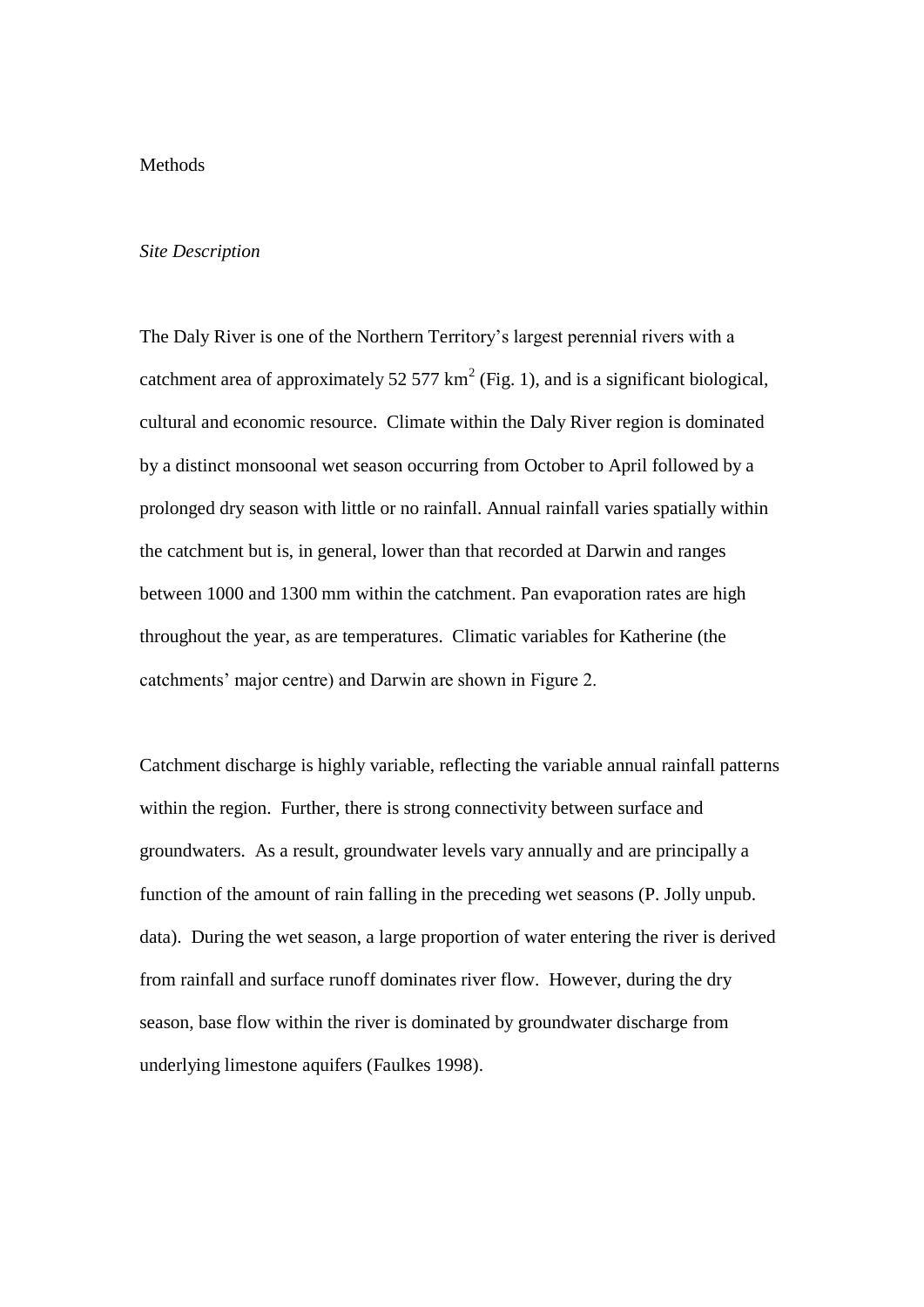Riparian vegetation, along the Daly River, varies in width from a single line of trees to dense closed forests along the levee banks and contains many species typical of closed-monsoon forests (Faulkes, 1998)*.* Riparian vegetation exhibits distinct zonation. Riverbanks are steep and rise in a series of terraces from the river. *Melaleuca argentea* and *Melaleuca leucadendra* (L.) L. trees occur on the lower river banks. Behind this strip of *Melaleuca* trees, closed-monsoon forest communities dominate river terraces. Open-forest communities occur along the levee banks (approximately 20 m above river base flow) and tend to be dominated by *Corymbia bella*. However, other species commonly found in savanna woodlands also occur. Faulkes (1998) mapped in detail the cross sectional vegetation profiles within all major rivers and tributaries in the Daly River catchment.

All plant water use and leaf water potential measurements (described below) were conducted at three sites along the Daly River: 1. Dorisvale crossing; 2. downstream from Oolloo crossing and 3. at the confluence of the Douglas and Daly Rivers (Fig 1). These sites were chosen principally as they could be accessed for most of the year, including the wet season when much of this remote river system is inaccessible.

#### *Soil water availability*

At each site, three replicate soil samples were collected using a hand augor at 0.1, 0.5 and 1 m depth. Samples were collected at the end of the dry season (September 2000) and at the end of the wet season (May 2001). Soil samples were stored in sealed containers and transported back the laboratory in insulated containers. Soil matric potential was measured using the filter paper technique (Greacen et al. 1989). Briefly,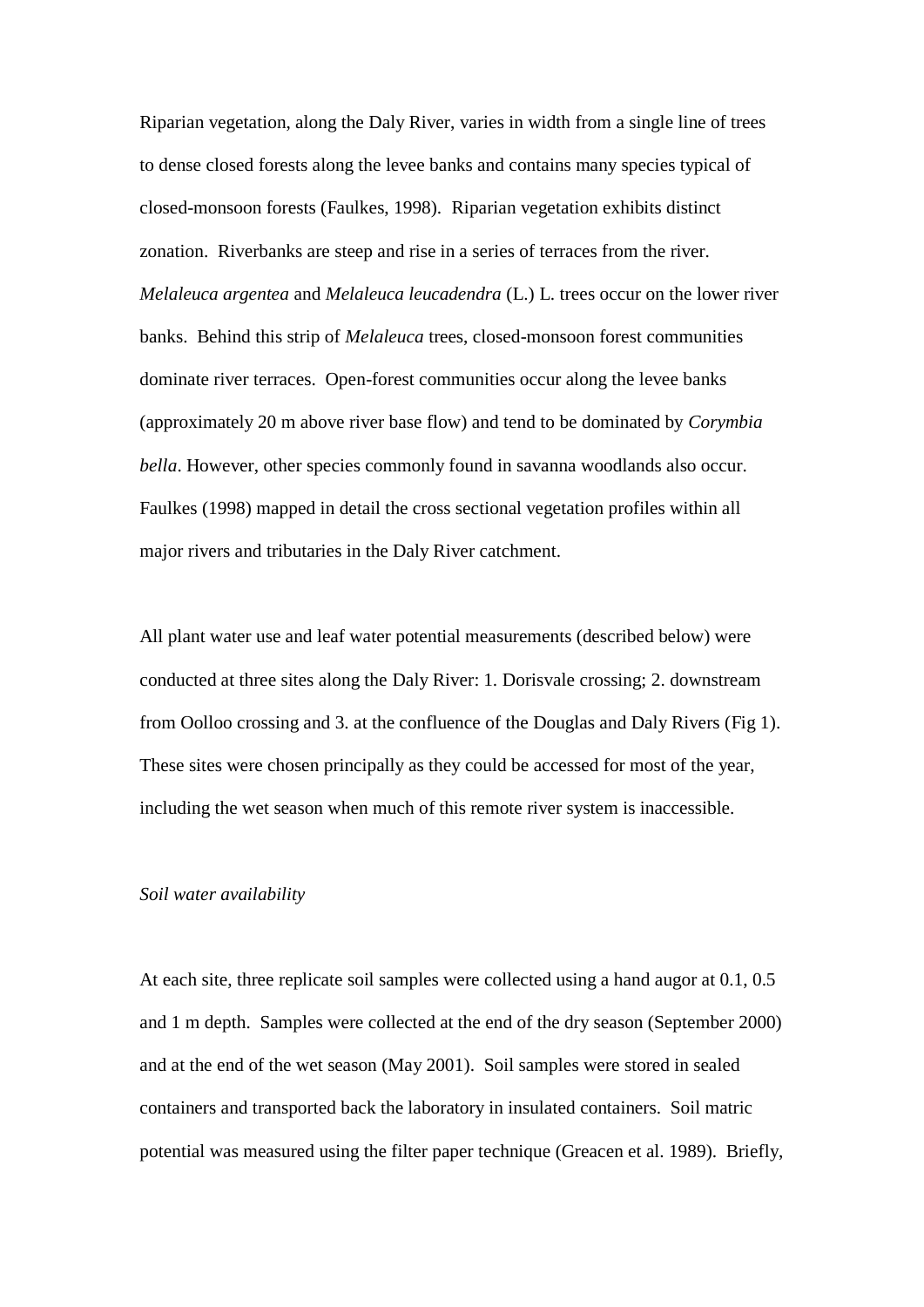dried and weighed Whatman 42 filter papers were placed in between two more filter papers and sandwiched within the soil sample. The papers were allowed to equilibrate with the soil matric potential over a seven-day period in a constant temperature room (25 ˚C). Soil matric potential was then calculated as the relationship between the relative water content of the middle filter papers and matric potential for the filter paper, calculated as

> For  $0.278 \le RWC \le 0.453$ ,  $\Psi = \exp(12.27 - 17.93$  RWC) For 0.453<RWC<1.784).  $\Psi_s = \exp(5.55-3.11 \text{ RWC})$

Where  $\Psi_s$  (kPa) is soil matric potential and RWC (g/g) is the gravimetric water content of the filter paper.

#### *Leaf water potential*

Leaf water potential was measured on three leaves from each of four trees of the two species *C. bella and M. argentea*. Measurements of leaf water potential were conducted in July/August 2000 (Dry season), October 2000 (end of dry season) and in May 2001 (end of wet season) at all three sites. Leaves were harvested from trees for which tree water use was being concurrently estimated (see below). Measurements of leaf water potential were conducted pre-dawn and thereafter at approximately hourly intervals until early afternoon. Leaves were collected from the sunlit quarter of the trees and, once harvested, were placed immediately into sealed humid bags and stored in a dark insulated container until measurement (typically within 30 minutes).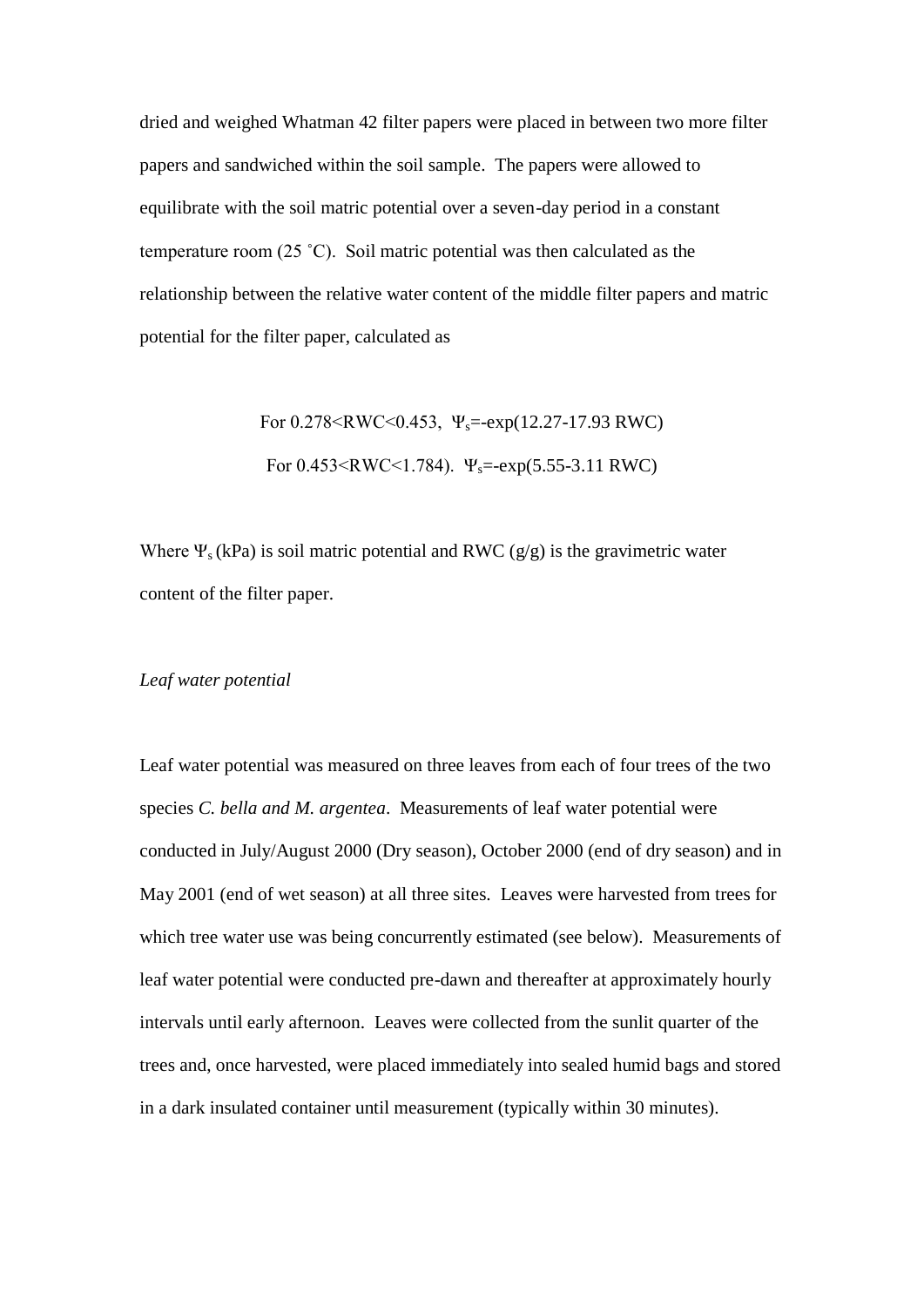Measurements were made using a Scholander type pressure bomb (Soil Moisture Corporation, USA).

#### *Isotopic analysis*

Deuterium concentrations were measured in xylem water and river water samples at Dorisvale and Oolloo in May 2000 and in September 2000. River water was sampled as groundwater is a major component of river base flow in the Daly River and the deuterium signatures of river water and groundwater in the Daly River are indistinguishable (Lamontagne et al. 2005). Water was collected from near the riverbank at a depth of approximately 0.5 m. Sampling was conducted to coincide with measurement of tree water use (see below).

Three twigs were collected from three trees of each species at each site for analysis of deuterium concentrations in xylem sap. Twigs were approximately 10-25 mm in diameter and were cut using pruning shears and immediately placed in glass McCartney bottles and covered with kerosene. Isotopic analysis was conducted by CSIRO Land and Water in Adelaide and is described in detail by Lamontagne *et al.* (2005).

## *Tree water use*

Tree water use was examined in each of four *C. bella* and *M. argentea* trees at three sites along the Daly River (Fig. 1). Sampling was conducted during the dry season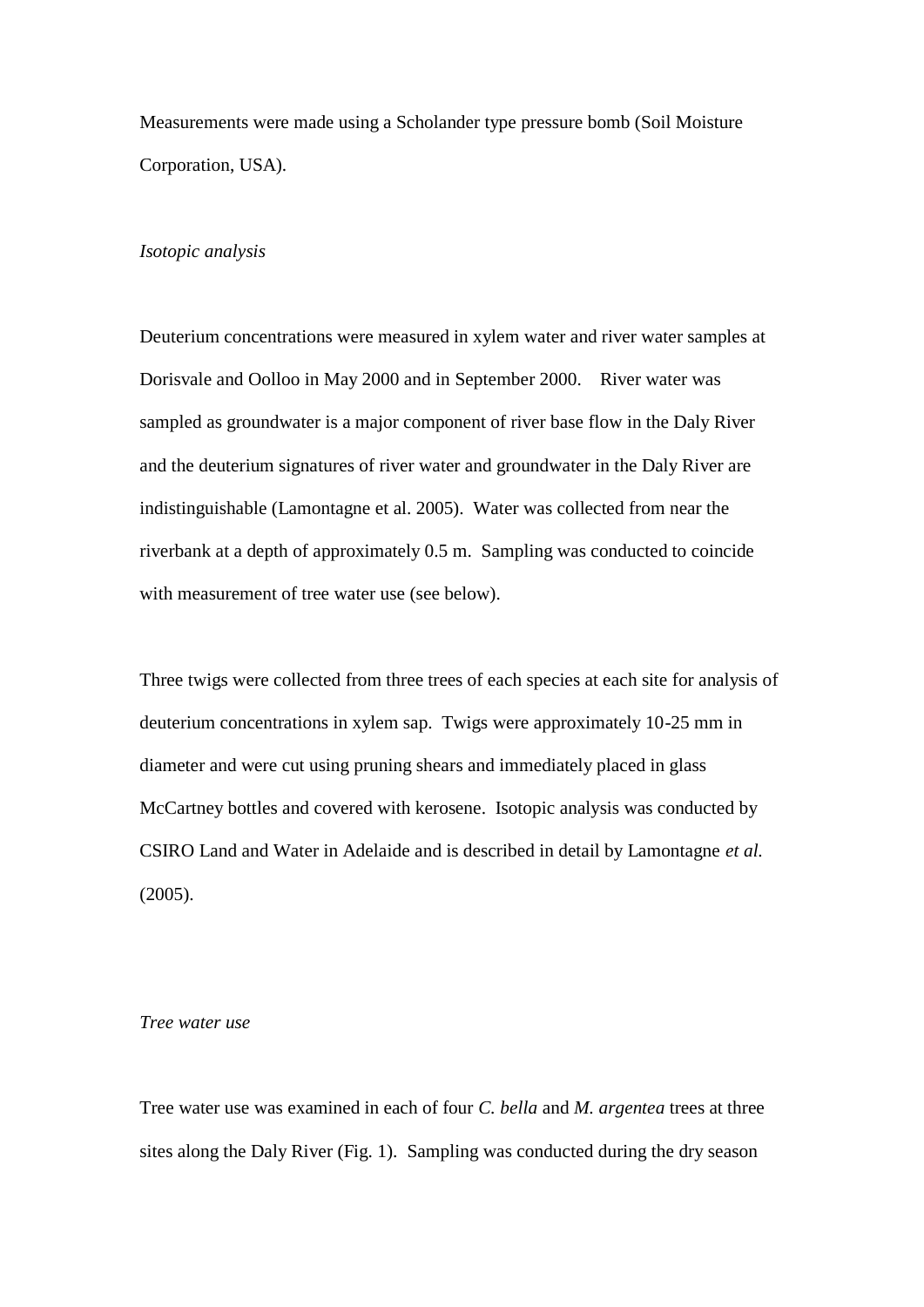(July/August 2000), at the end of the dry season (October 2000) and at the end of the wet season (May 2001). Tree water use was estimated using commercially available sapflow loggers (Greenspan Sapflow, Greenspan Technology Warwick QLD, Australia). A 1.8 second heat pulse was fired at 15-minute intervals over a five-day period in each tree at each site during each of the sampling periods. Heat pulse velocity was converted to sap velocity following Edwards and Warwick (1984) and Swanson and Whitfield (1981) corrections were applied to correct for the effects of wounding (wound diameter 3.1 mm). Sapwood area was determined by taking cores from each tree, and sapwood was distinguished from heartwood on the basis of a distinct colour change. These cores were used for determination of the volumetric wood and water contents of each sampled tree. Sap velocity was scaled to tree water use using the weighted averages technique (Hatton et al. 1990). For each tree, diameter at 1.3 m was recorded, bark thickness and depth of sapwood were also recorded.

## Results

#### *Soil water availability*

Soil matric potential in the surface soils was highly variable. Despite this a number of trends were evident. Soil matric potential was low in the top meter of soil in both seasons. However, soil matric potential was, on average, higher at the end of the wet season than at the end of the dry season (-10.2 MPa, –26.2 MPa respectively). Matric potential increased towards zero with depth, and was lower in soils along the levee than soils along the river-banks. Average matric potential for soils along the levee in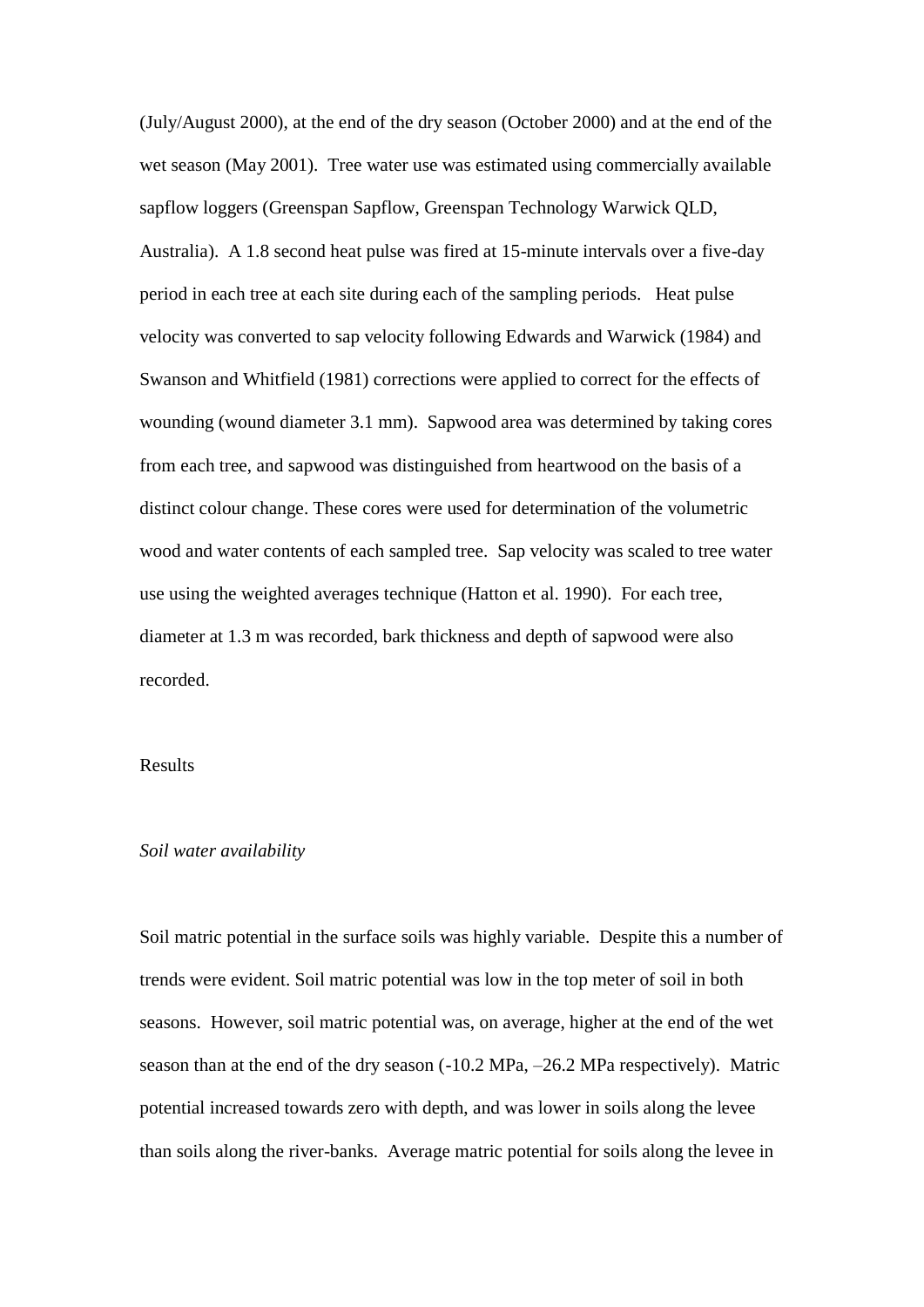the wet and dry seasons were -15.1 MPa and -36.2 MPa respectively and for soils along the river  $-5.5$  MPa and  $-16.2$  MPa respectively. Soil matric potentials at each site are shown in table 1.

#### *Leaf Water Potential*

Patterns of pre-dawn and mid-day leaf water are shown in figure 3. Results of the analysis of variance for pre-dawn and mid-day leaf water potential are shown in Table 2. Pre-dawn leaf water potential was higher than -0.5 MPa in both species at all sites at all times with the exception of *M. argentea* trees Dorisvale site in July 2000. These trees had lower pre-dawn leaf water potential (-0.68 MPa) than *M. argentea* trees at either Oolloo or the Douglas/Daly confluence (-0.48 and -0.33 MPa respectively). Pre-dawn leaf water potential was slightly but significantly higher in *C. bella* (-0.29 MPa) along the levees, than for *M. argentea* trees along the river (-0.38 MPa, ANOVA *F=26.99,df, 1,18, p<0.01*). Furthermore, for *C. bella* trees, pre-dawn leaf water potential was lower at the end of the dry season (-0.35 MPa) than during the dry season (-0.24 MPa) or at the end of the wet season (-0.25 MPa). In contrast, *M. argentea* pre-dawn leaf water potential was lower during the dry season (-0.49 MPa) than at the end of the dry season (-0.32 MPa) or at the end of the wet season (-0.35 MPa).

Mid-day leaf water potential was significantly lower than pre-dawn leaf water potential (Fig 3). Generally mid-day leaf water potential was lower in *C. bella* (-1.7 MPa) trees along the levees than *M. argentea* (-1.4 MPa) streamside. The exceptions were *M. argentea* trees at Dorisvale during May 2001 (-1.7 MPa and –1.2 MPa for *M.*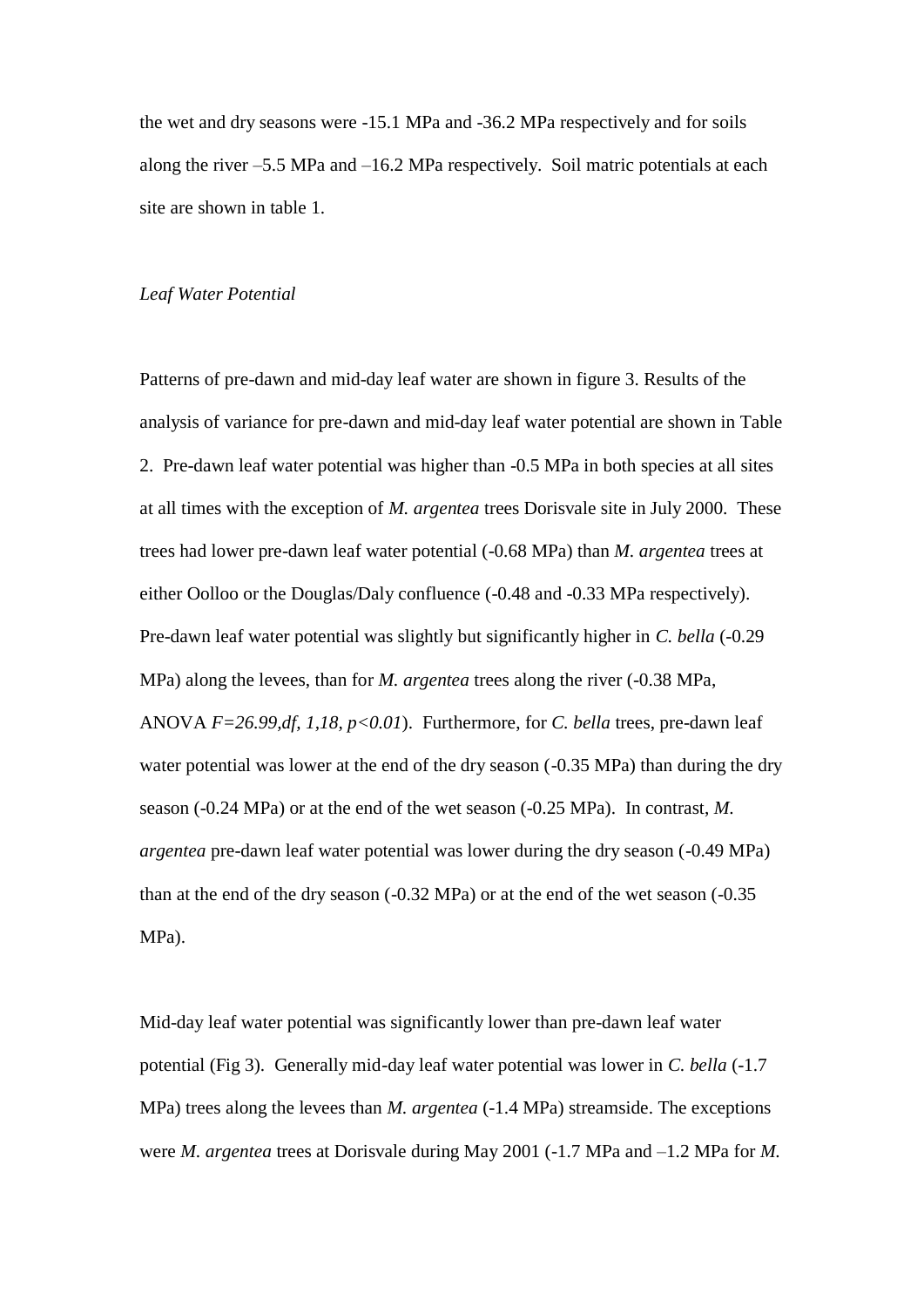*argentea* and *C. bella* respectively). For both species, mid-day leaf water potential was lower at the end of the dry season (October 2000, -1.8 MPa and –1.5 MPa for *C. bella* and *M. argentea* respectively) than at the end of the wet season (May 2001, -1.6 and –1.4 MPa *C. bella* and *M. argentea* respectively) or during the dry season (July 2000, -1.7 and –1.2 MPa, *C. bella* and *M. argentea* respectively). Consequently, the difference between pre-dawn and mid-day leaf water potential was larger in *C. bella* trees than *M. argentea* trees and was larger during the dry season than the wet season (Table 3).

#### *Isotopic analysis*

River water and xylem deuterium concentrations are shown in Table 4. Deuterium concentrations in the *M. argentea* trees were similar to the concentration of deuterium in river water at both sites and sampling times. However, deuterium concentrations of *M. argentea* trees and river water were more enriched than the xylem deuterium concentration of C*. bella* trees. Furthermore, at both sites deuterium concentrations in *C. bella* trees were more enriched by the end of the dry (September 2000) season compared to the end of the wet season (May 2000), however deuterium concentrations did not change seasonally in *M. argentea*.

## *Tree Water Use*

Tree water use along the Daly River varied as a function of species, time of day and tree size. Tree water use in the *M. argentea* trees along the river was lower than tree water use for the *C. bella* trees along the levee (*ANCOVA F=9.08, df= 1,31, p<0.01*).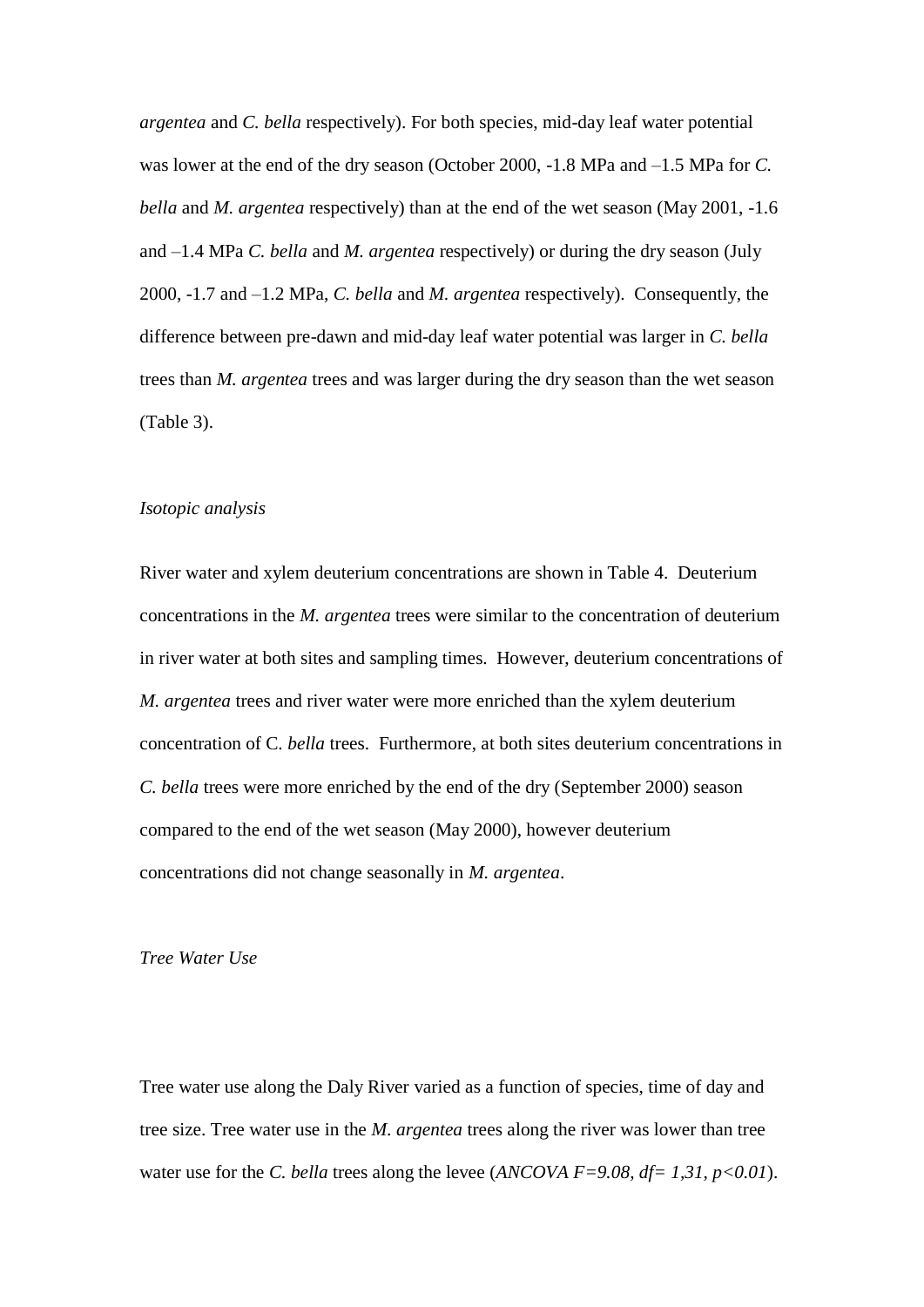When normalised by sapwood area, water use was lower in *M. argentea* than *C. bella* trees. The exception to this was in August 2000 (2833, 2581 kg m<sup>-2</sup> day<sup>-1</sup> for *M*. *argentea* and *C. bella* respectively) at the Douglas Daly site and in May 2001 at the Oolloo site (4282, 3629 kg m-2 day-1 for *M. argentea* and *C. bella* respectively). Mean daily water use in *C. bella* was  $4278 \text{ kg m}^{-2}$  day<sup>-1</sup> and  $3244 \text{ kg m}^{-2}$  day<sup>-1</sup> for *M*. *argentea* (Table 5).

In both species, tree water use correlated with tree size. There were no significant differences in the relationship between DBH and tree water use between sites or seasons. However there was a trend for water use, at any given DBH, to be lower at the end of the wet season (May) than during the dry season (August –October). A power function was the best descriptor of the relationship between total daily tree water use and DBH (Fig 4). The relationship was more variable in *M. argentea* trees than *C. bella* trees. When normalised by sapwood area daily water use was 4662 kg  $m^{-2}$  day<sup>-1</sup> in the dry season and 3511 kg  $m^{-2}$  day<sup>-1</sup> at the end of the wet season for *C*. *bella* and 4190 kg  $m^{-2}$  day<sup>-1</sup> in the dry season and 3130 kg m-2 day-1 at the end of the wet season for *M. argentea*. Examples of diurnal curves for the two species are shown in figure 5.

#### *Water use and leaf water potential*

There were, in general, strong relationships between tree water use and leaf water potential in both species, and the slope of this relationship is used as an estimate of hydraulic conductance. However these relationships were highly variable between trees ( $R^2$  varied between 0.58 and 0.96, Fig. 6). Tree water use, increased during the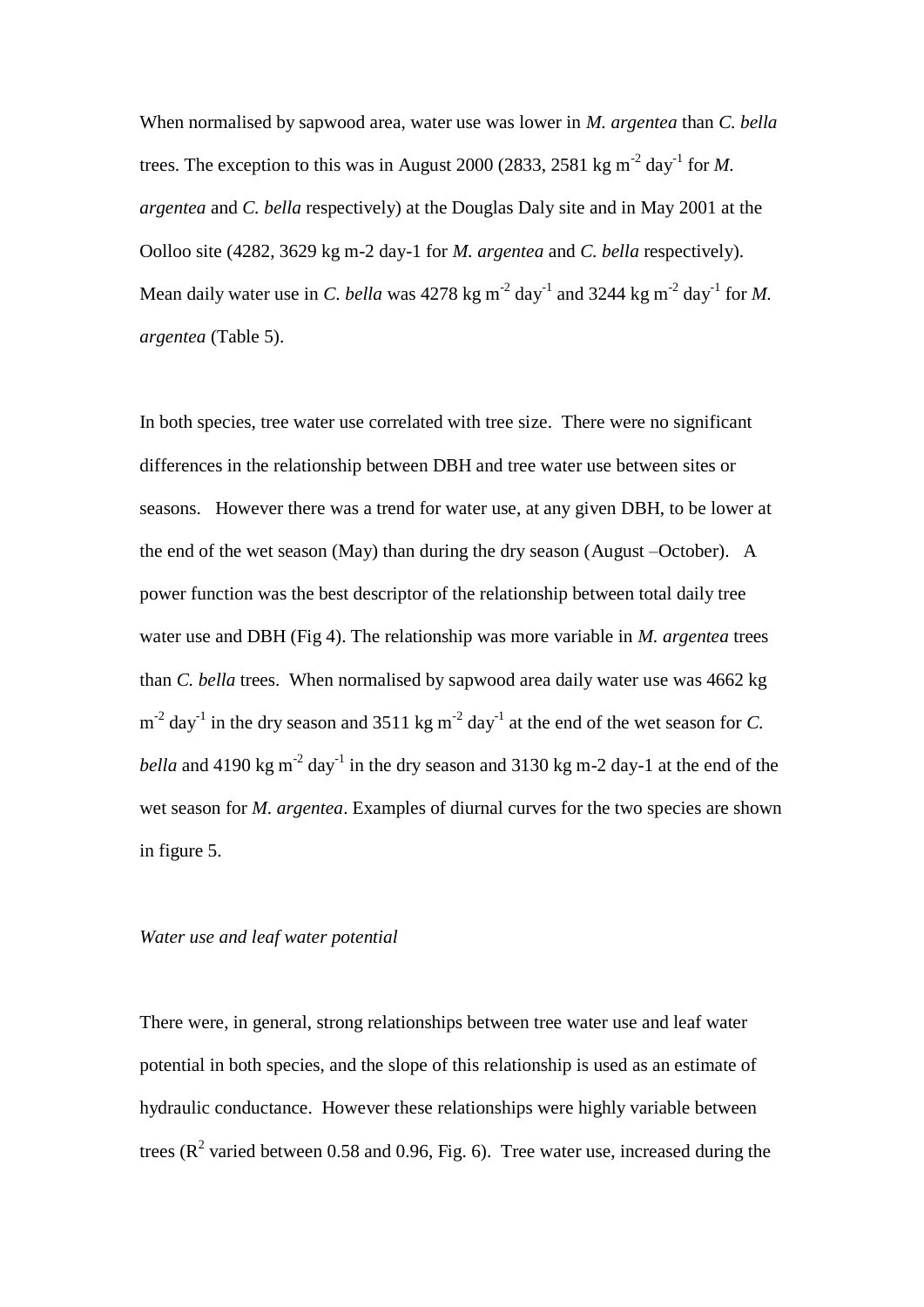morning as leaf water potential decreased. There were no significant differences in hydraulic conductance between species. Hydraulic conductance was however, igher during the dry season in both species than during the wet season (*ANOVA F=4.53,*   $df=1,29$ ,  $p<0.05$ ). Mean  $\pm$  standard deviation hydraulic conductance during the dry season was  $0.07 \pm 0.04$  and  $0.07 \pm 0.04$  kg s<sup>-1</sup> m<sup>-2</sup> MPa<sup>-1</sup> for *C. bella* and *M. argentea* respectively and during the wet season hydraulic conductance was  $0.04 \pm 0.02$ ,  $0.04 \pm 0.02$ 0.05 kg s<sup>-1</sup> m<sup>-2</sup> MPa<sup>-1</sup> for *C. bella* and *M. argentea* respectively.

#### Discussion

## *Pre-dawn and midday leaf water potential*

Pre-dawn leaf water potential was generally higher than -0.5 MPa year round, indicating that that neither of these riparian species trees developed significant water stress during the dry season, despite soil matric potential in the top metre (Table 1) being very low. Pre-dawn leaf water potential was slightly lower at the end of the dry season than at the end of the wet season. In contrast, pre-dawn leaf water potential of canopy species in open savanna forests near Darwin in northern Australia was considerably lower at the end of the dry season (Duff et al. 1997, O'Grady et al. 1999). Decreased pre-dawn leaf water potential in these species was associated with declines in maximum stomatal conductance, leaf scale transpiration rates (Myers et al. 1997) and lower canopy cover (Duff et al. 1997). Favourable water status in riparian tree species in this study, throughout the dry season, might result in higher productivity in these species and would explain the larger height and diameter of riparian trees compared to trees occurring in the surrounding savannas (pers. obs.).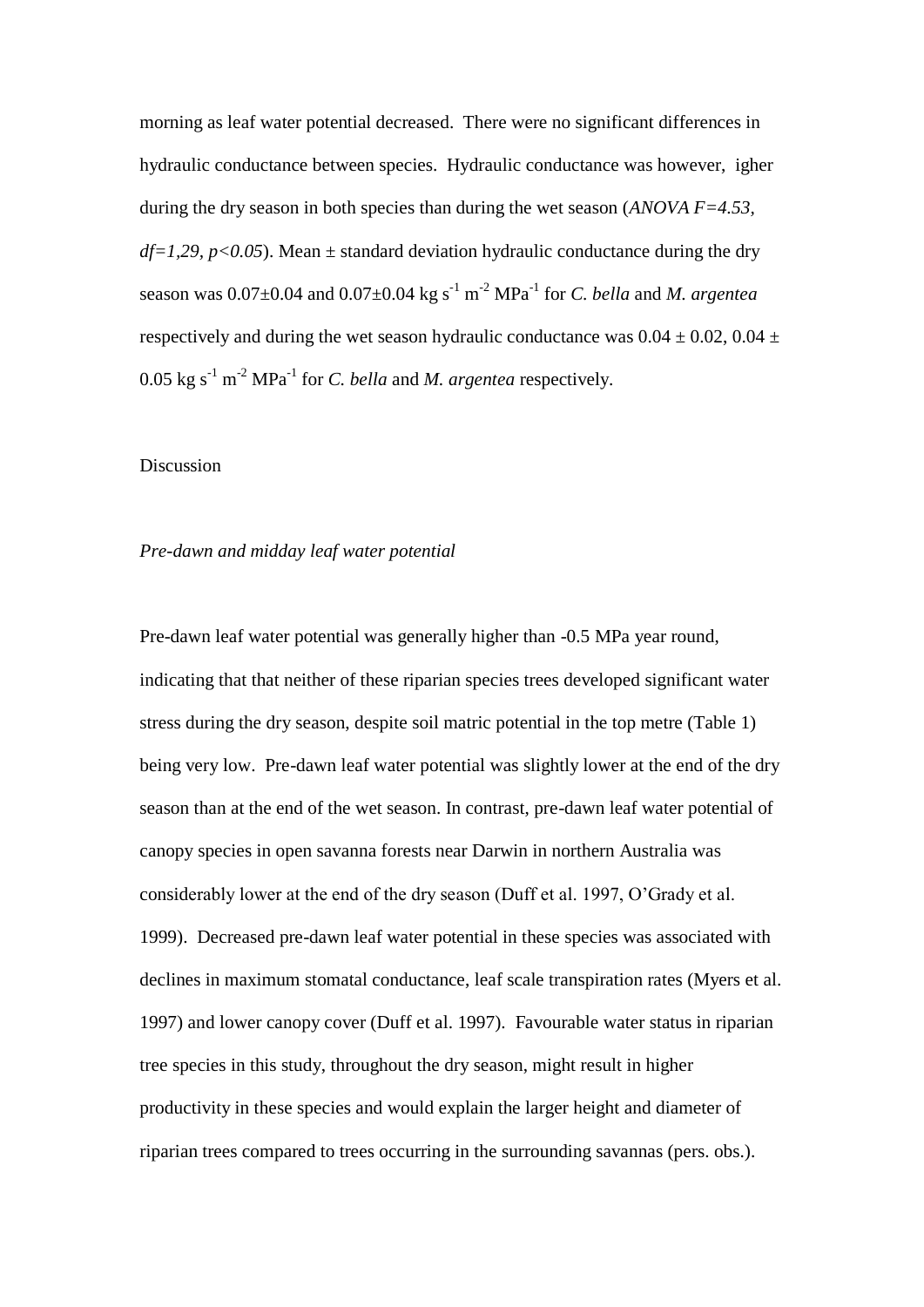Pre-dawn leaf water potential was lower in *M. argentea* trees growing along the river than in *C. bella* trees that occur high on the river terraces and levees. This result was contrary to expectations as *M. argentea* trees were directly accessing river water or groundwater (Table 4). Lower pre-dawn leaf water potentials in *M. argentea* may reflect the proportion of the total root system with access to groundwater or river water. Root systems of *M. argentea* are relatively shallow (pers obs.) and a large proportion of the root system may be in dry sandy soils with very low matric potentials (see Table 1), contributing to the lower 'average' leaf water potential observed in this study. Alternatively, *M. argentea* trees may experience significant waterlogging due to their position in the landscape. Connell (1998) demonstrated that water logged *Eucalyptus nitens* trees in Tasmania developed lower pre-dawn leaf water potentials than trees that were not waterlogged. Soil matric potential was highly variable along the riverbank, but was often saturating at depths lower than one metre (Table 1, Lamontagne et al. 2005), suggesting that these trees may experience waterlogging.

## *Tree Water Use and Hydraulic Conductance*

Tree water use was lower in the *M. argentea* trees along the river than in the *C. bella* trees along the levee. Lower rates of water use in *M. argentea* trees may be related to microclimatic differences between the river channel itself and the levees. The Daly River is a broad deeply incised river system, temperatures and hence vapour pressure deficits within the river channel were generally lower than along the levee, although this was not measured. Lower rates of transpiration would be associated with reduced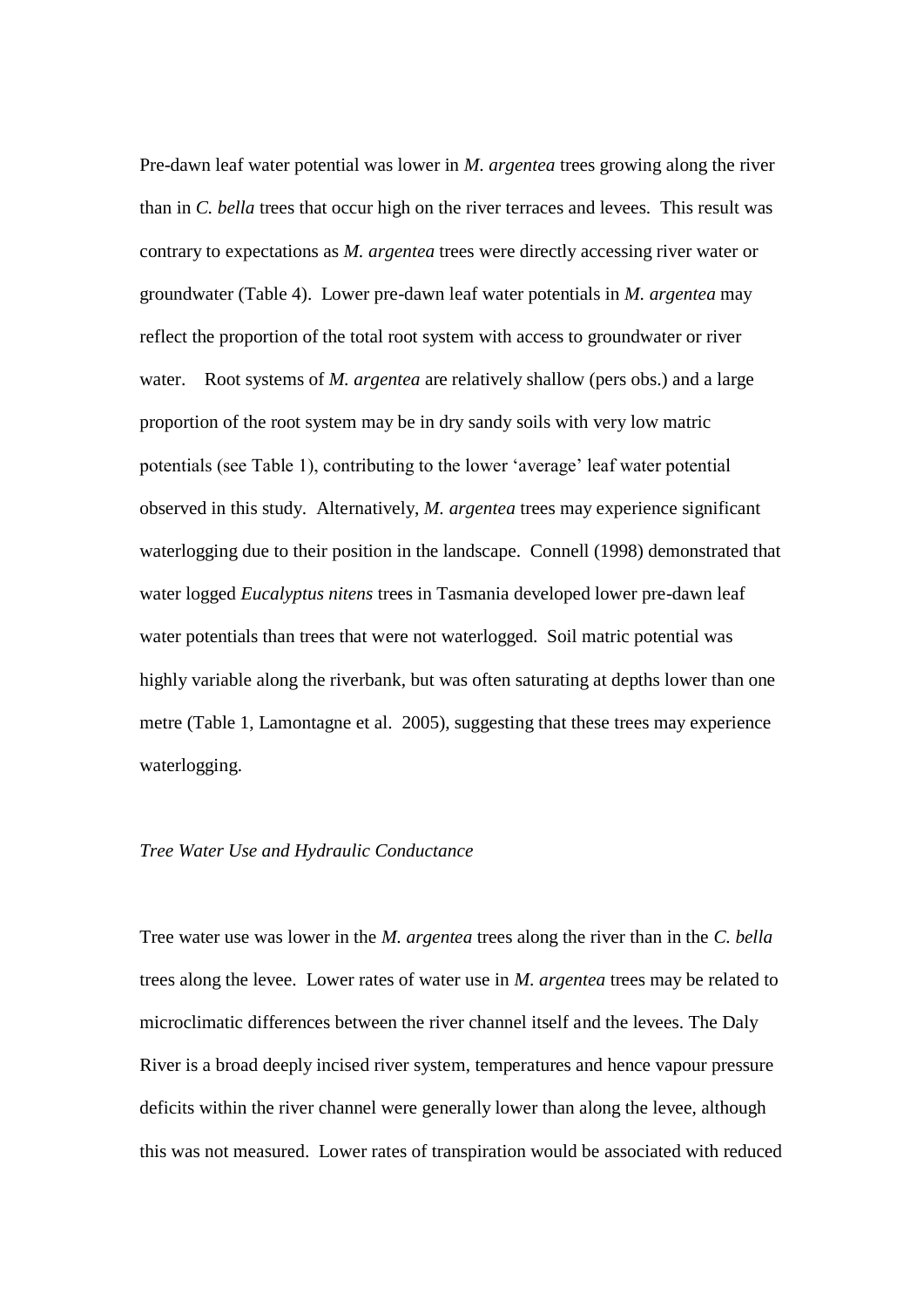declines in midday leaf water potential. In the current study, the difference between pre-dawn and midday leaf water was less for *M. argentea* trees than for *C. bella* trees and as a result there was no differences in hydraulic conductivity between the two species.

Despite large seasonal variations in atmospheric vapour pressure deficit (Fig. 2) and soil water availability in shallow soils (Table 1) there was no reduction in water use during the dry season in either of these riparian species. Indeed, total daily water use was slightly, although not significantly, higher during the dry season and hydraulic conductance was significantly higher in the dry season. O'Grady *et al.* (1999) and Eamus *et al.* (2000) found that there was no seasonality in water use for the dominant eucalypts in the savanna woodlands and open-forests of the northern Territory. They proposed that eucalypts in these savannas lower leaf area, in addition to reducing stomatal conductance (Myers et al. 1997) and predawn leaf water potential (Duff et al. 1997) to control water loss in response to increased atmospheric demand during the dry season. In contrast to the eucalypt trees in the studies of O'Grady et al. (1999) and Eamus et al. (2000) pre-dawn leaf water potential did fall below 0.5 MPa. Slightly increased water use and higher hydraulic conductance by these riparian tree species during the dry season may reflect lower sensitivity to increased atmospheric demand due to higher water availability in these riparian environments.

#### *Hydraulic conductance*

The estimates of hydraulic conductance in this study were highly variable, suggesting that the method of estimating hydraulic conductance from the slope of the relationship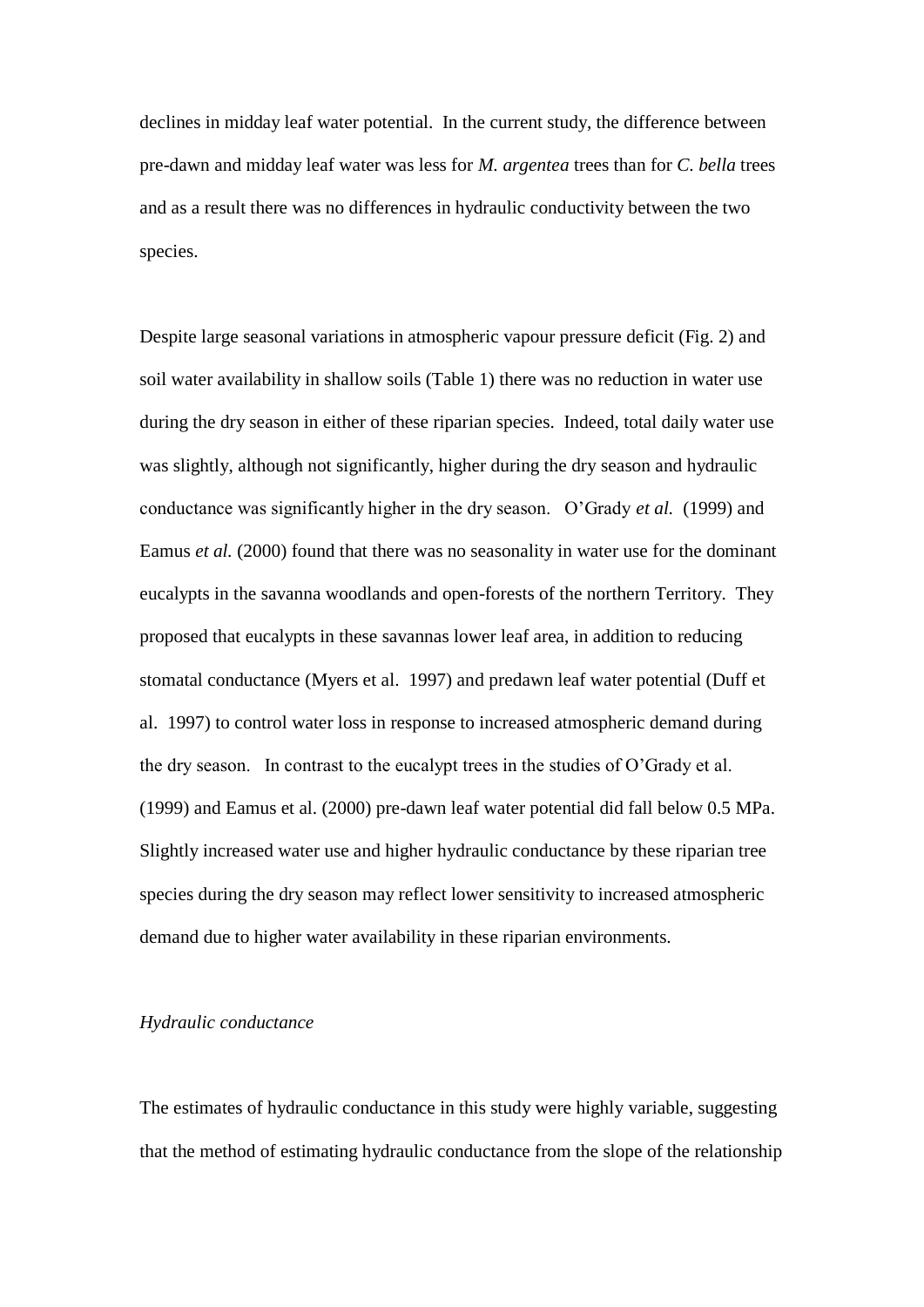between water use and leaf water potential measurements on large trees is problematic. Both individual tree water use, on a sapwood area basis and leaf water potential measurements were highly variable (Fig. 6). Meinzer et al. (2001) suggested that measuring the water potential of covered, non-transpiring leaves is preferable to measurements of uncovered transpiring leaf water potential, as this reflects xylem water potential which should be less variable. However, logistical constraints (canopy height and steep river banks) meant that this approach was impractical in this study. Despite this the hydraulic conductance of trees in this study were within the range of hydraulic conductance's measured in other tree species in the wet-dry tropics of Northern Australia (Prior 1997, Kelley 2002) using similar technique.

#### *Sources of water*

High year-round pre-dawn leaf water potential, despite marked seasonality in rainfall and evaporative demand, is indicative of access to reliable sources of water such as groundwater or stream water. Drake and Franks (2004) found that pre-dawn leaf water potential in five riparian tree species in Northern Queensland remained high throughout the year but noted that there was a significant drop at the end if the dry season in two species that did not have access to groundwater or stream water, as inferred by isotopic analysis of the different water sources. Horton et al. (2001) demonstrated that pre-dawn leaf water potential was positively correlated with depth to groundwater in riparian trees in Nevada and Cooper et al. (2003) demonstrated that *Populus* trees showed marked declines in pre-dawn leaf water potential in response to groundwater pumping.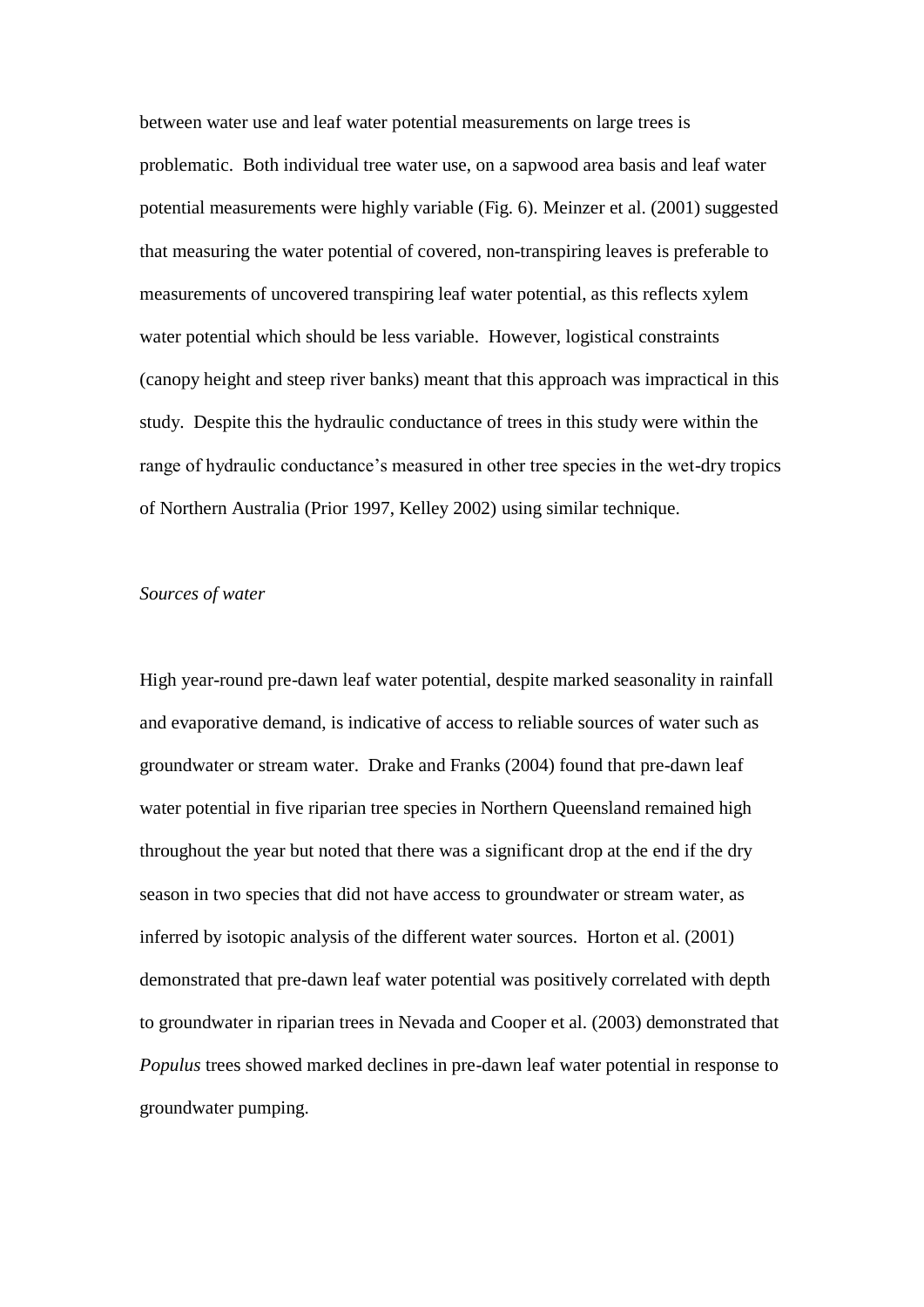For water sources along the Daly River, there was no isotopic discrimination between groundwater and river water (Lamontagne *et al.* 2005). Deuterium concentrations in xylem of *M. argentea* trees along the river were similar to the deuterium concentration in the river water (Table 4). Furthermore, soil matric potential in the top metre were generally lower than both pre-dawn and mid-day leaf water potential suggesting that these trees were solely reliant on river water or groundwater. Graham (2001) demonstrated that sapflow in roots of *M. argentea* trees in the Pilbara (NW Western Australia) with direct access to river water was higher than roots in dry river bank soils. She found that *M. argentea* trees were sourcing most of their water requirements directly from the river (Graham 2001).

Deuterium concentrations in xylem of *C. bella* trees were lower than that of riverwater or groundwater suggesting reliance on soil water reserves. Soil water potential in the top metre was generally lower than both pre-dawn and mid-day leaf water potential, suggesting that there was no available water at these depths. Soil matric potential in May was approximately –0.5 MPa at three meters at Dorisvale and Oolloo (data not shown), and Lamontagne *et al.* (2005) demonstrated that soil matric potential increased with depth and that deuterium became more enriched with depth. Xylem deuterium concentrations in *C. bella* were more enriched in September compared to May suggesting increased reliance on deeper soil water reserves during the dry season.

#### *Conclusions*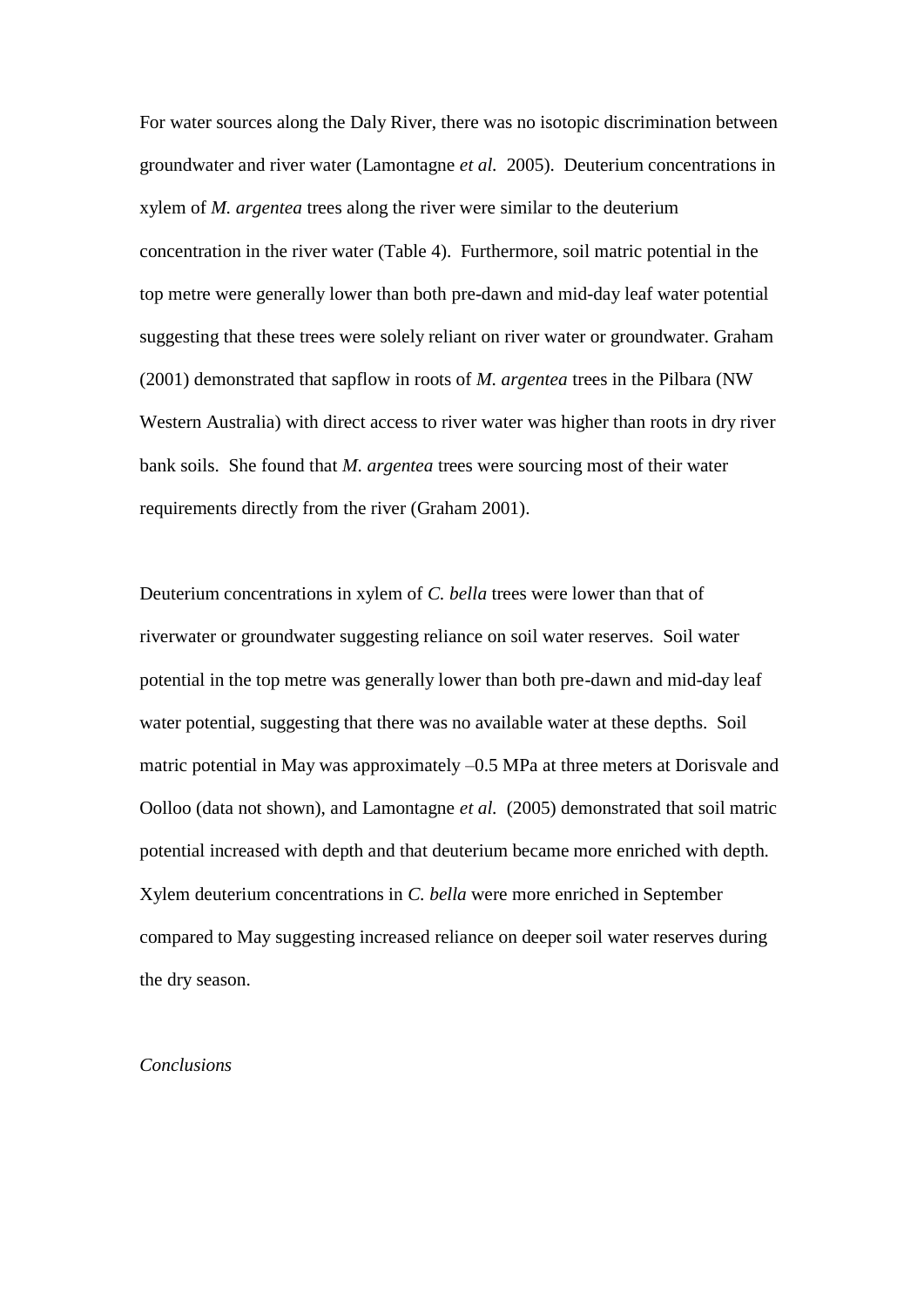There was very little seasonality in tree water use in the two tree species studied along the Daly River in the Northern Territory. This was the result of higher hydraulic conductance in the dry season and a larger leaf water potential gradient between the soil and the atmosphere during the dry season. Pre-dawn leaf water potential remained high throughout the year, despite a prolonged dry season and very low soil matric potentials in the top metre, suggesting that both species along the Daly River had adequate access to deep soil water, groundwater or stream water. Pre-dawn leaf water potential and tree water use in *M. argentea* trees was lower than pre-dawn leaf water potential and water use by *C. bella* trees, despite their position in the landscape, suggesting that there were strong gradients in water use within the riparian zone.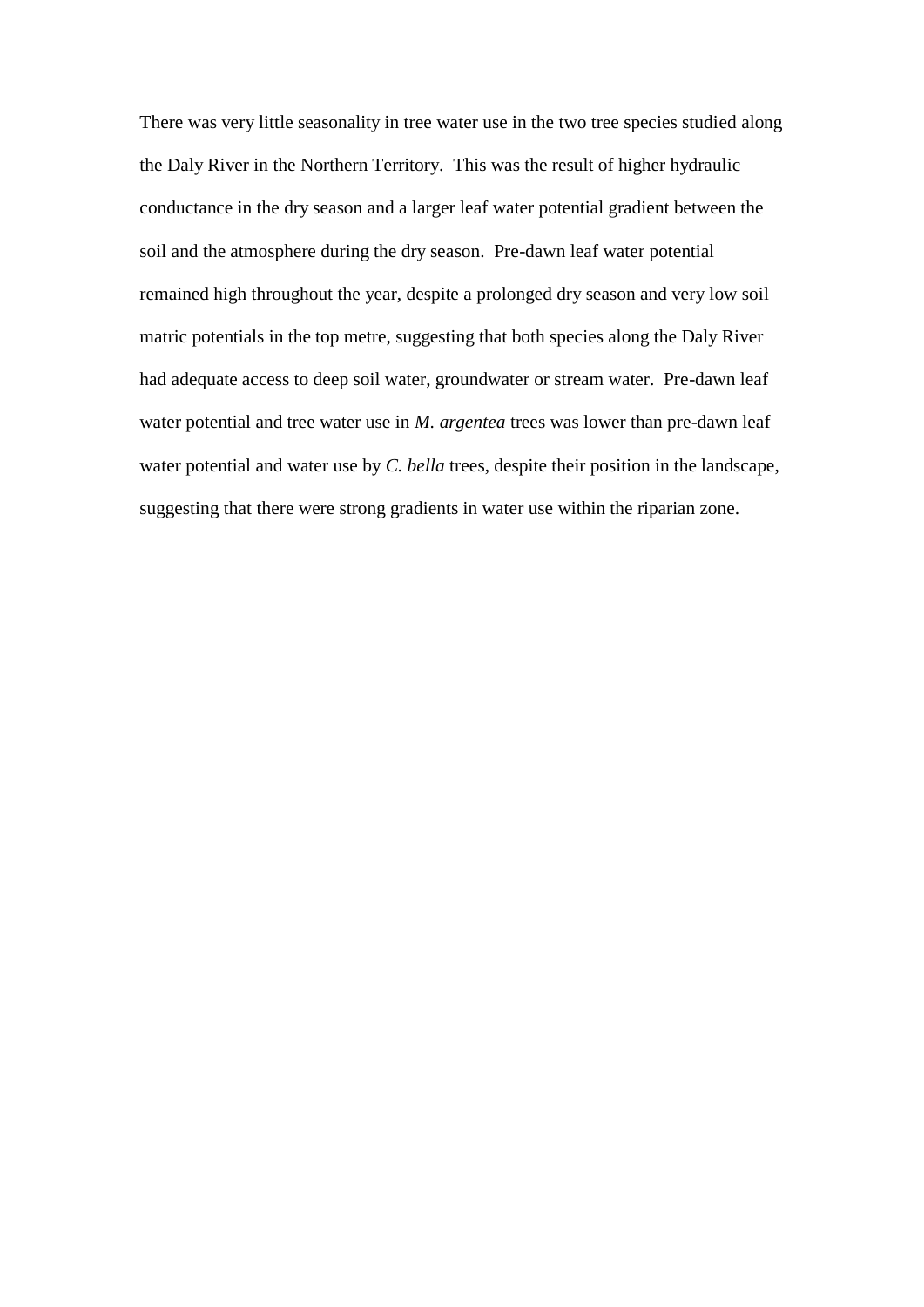## References

Askey-Dorin, M., N. Pettit, L. Robins and McDonald. 1999. The role of vegetation in riparian management. In Riparian Land Management Technical Guidelines, Volume 1. Principles of sound management. Eds. S. Lovett and P. Price. LWRRDC Canberra, pp 97-120.

Catteral, C.P. 1993. The importance of riparian zones to terrestrial wildlife. In: Ecology and Management of riparian zones. Eds. S.E. Bunn, B.J. Pusey and P. Price. LWRRDC *Occasional Paper* 05/93, Canberra pp 41-52. Chen et al. 2002

Connell D. 1998. The comparative effects of water logging on the plantation eucalypts *E. globulus*, *E. nitens* and *E. regnans.* Honours Thesis, University of Tasmania pp120.

\*Doley, D. 1967. Water relations of *Eucalyptus marginata* SM. under natural conditions. British Ecological Society 55: 597-614.

Duff, G.A., B.A. Myers, R.J. Williams, D. Eamus, A.P. O'Grady, and I.R. Fordyce. 1997. Seasonal patterns in soil moisture, vapour pressure deficit, tree canopy cover and pre-dawn water potential in a northern Australian savanna. Aust. J. Bot. 45: 211- 224.

\*Edwards, W.R.N. and N.W.N. Warwick. 1984. Transpiration from a kiwifruit vine as estimated by the heat pulse technique and the Penman-Monteith equation. NZ. J. Agric. Res. 27: 537-543.

Eamus, D., A.P. O'Grady and L.B Hutley. 2000. Dry season conditions determine wet season water use in the wet dry tropical savannas of northern Australia. Tree Physiol. 20: 1219-1226.

Faulkes J.J. 1998. Daly River Catchment: I. An assessment of the physical and ecological condition of the Daly River and its major tributaries. Northern Territory Department of Lands Planning and Environment. Technical Report TR99/10.

Graham, J. 2001. The root hydraulic architecture of *Melaleuca argentea*. Honours thesis, Department of Botany, University of Western Australia. Pp 80

Greacen, E.L., G.R. Walker and P.G. Cook. 1989. Procedure for filter paper method of measuring soilwater suction. CSIRO Division of Soils. Divisional Report No. 108.

Hatton, T.J., E.A. Catchpole and R.A. Vertessy. 1990. Integration of sapflow velocity to estimate plant water use. Tree Physiol. 6: 201-209.

Hutley L.B., A.P. O'Grady and D. Eamus. 2000. Daily and seasonal patterns of evapotranspiration from eucalypt open forest savanna of tropical northern Australia. Funct. Ecol. 14: 183-194.

\*Find appropriate journal abbreviation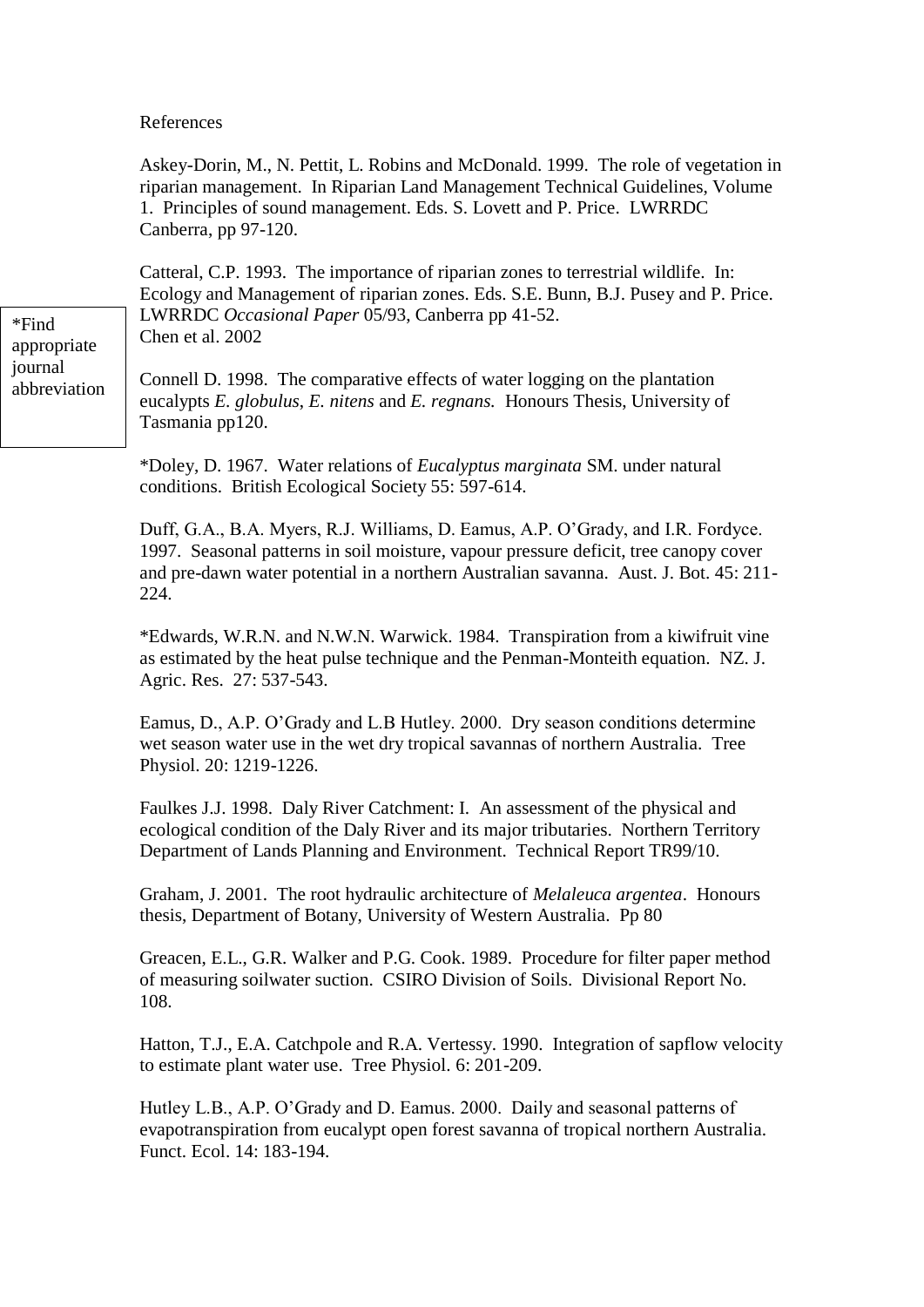Kelley, G.K. 2002. Tree water use and soil water dynamics in savanna of Northern Australia. PHD Northern Territory University, Darwin. pp203.

Lamontagne, S., P.G. Cook, A.P. O'Grady and D. Eamus 2005. Determination of groundwater use in a tropical savanna riparian zone (Daly River, Australia). J. Hydrol. (in press).

Li, Y., M. Fuchs, S. Cohen, Y. Cohen, and R. Wallach. 2002. Water uptake profile response of corn to soil moisture depletion. Plant Cell Environ. 25: 491-500.

\*Meinzer, F.C., M.J. Clearwater and G. Goldstein 2001. Water transport in trees: current perspectives, new insights and some controversies. Environmental and Experimental Botany. 45: 239-262.

Mensforth, L.J., P.J. Thorburn, S.D. Tyerman and G.R. Walker. 1994. Sources of water used by riparian *Eucalyptus camaldulensis* overlying highly saline groundwater. Oecologia 100: 21-28.

Myers, B.A., G.A. Duff, D. Eamus, I.R. Fordyce, A.P. O'Grady and R.J. Williams. 1997. Seasonal variation in water relations of trees of differing phenology in a wetdry tropical savanna near Darwin, Northern Australia. Aust. J. Bot. 45: 225-240.

O'Grady, A.P., D. Eamus and L.B. Hutley. 1999. Transpiration increases in the dry season: patterns of tree water use in the eucalypt open forests of Northern Australia. Tree Physiol. 19: 591-597.

O'Grady, A.P., X. Chen, D. Eamus and L.B. Hutley. 2000. Composition, leaf area index and standing biomass of Eucalypt open forests near Darwin in the Northern Territory, Australia. Aust. J. Bot. 48: 629-638.

Prior, L.D. 1997. Ecological physiology of *Eucalyptus tetrodonta* F. Muell and *Terminalia ferdinandiana* Excell saplings in the Northern Territory. PHD Thesis Northern Territory University, Darwin pp144.

Swanson, R.H. and D.W.A. Whitfield. 1981. A numerical analysis of heat pulse velocity theory and practice. J. Exp. Bot. 32: 221-239.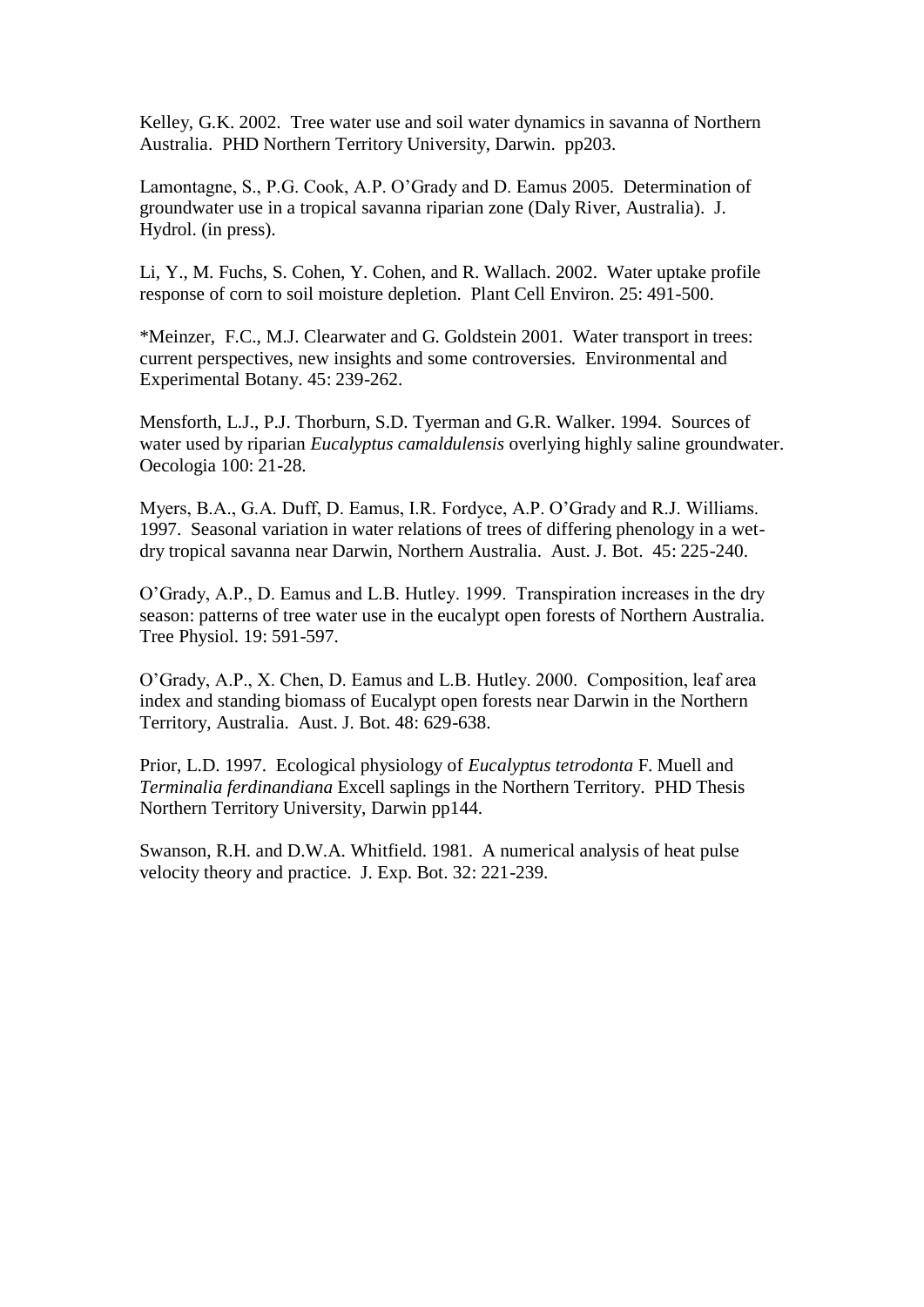Table 1. Mean  $(\pm S E)$  soil matric potential, at three sites along the Daly River at the end of the dry season and at the end of the wet season.

| Date         | Site         | Depth $(m)$ | Levee (MPa)      | River (MPa)     |
|--------------|--------------|-------------|------------------|-----------------|
| September 00 | Dorisvale    | 0.1         | $-41.6 \pm 1.6$  | $-89.2 \pm 7.6$ |
|              |              | 0.5         | $-10.4 + 4.5$    | $-7.4 \pm 6.3$  |
|              |              | 1.0         | $-3.3 \pm 2.6$   | $-1.2 \pm 1.2$  |
|              | Oolloo       | 0.1         | $-125.7+43.9$    | $0.0 + 0.0$     |
|              |              | 0.5         | $-24.8+9.2$      | $0.0 + 0.0$     |
|              |              | 1.0         | $-4.0 \pm 2.4$   | $-0.6 + 0.6$    |
|              | Douglas/Daly | 0.1         | $-48.8 \pm 1.6$  | $-42.2 \pm 0.0$ |
|              |              | 0.5         | $-39.8 \pm 4.6$  | $-2.5 \pm 0.3$  |
|              |              | 1.0         | $-27.6 \pm 13.6$ | $-3.3 \pm 0.6$  |
| May 01       | Dorisvale    | 0.1         | $-55.2 \pm 21.5$ | $-1.0+0.75$     |
|              |              | 0.5         | $-3.3 \pm 2.4$   | $-5.5 \pm 2.7$  |
|              |              | 1.0         | $-0.5 \pm 0.4$   | $-0.4 \pm 1.8$  |
|              | Oolloo       | 0.1         | $-65.9 \pm 5.4$  | $-19.8 + 0.0$   |
|              |              | 0.5         | $-10.4 + 2.8$    | $-8.5 \pm 0.0$  |
|              |              | 1.0         | $-4.3 \pm 1.2$   | $-1.2+0.5$      |
|              | Douglas/Daly | 0.1         | $-16.7 + 8.0$    | $-1.9 \pm 0.9$  |
|              |              | 0.5         | $-9.5 \pm 3.1$   | $-2.3 \pm 1.0$  |
|              |              | $1.0\,$     | $-6.4 \pm 1.1$   | $-6.9{\pm}5.1$  |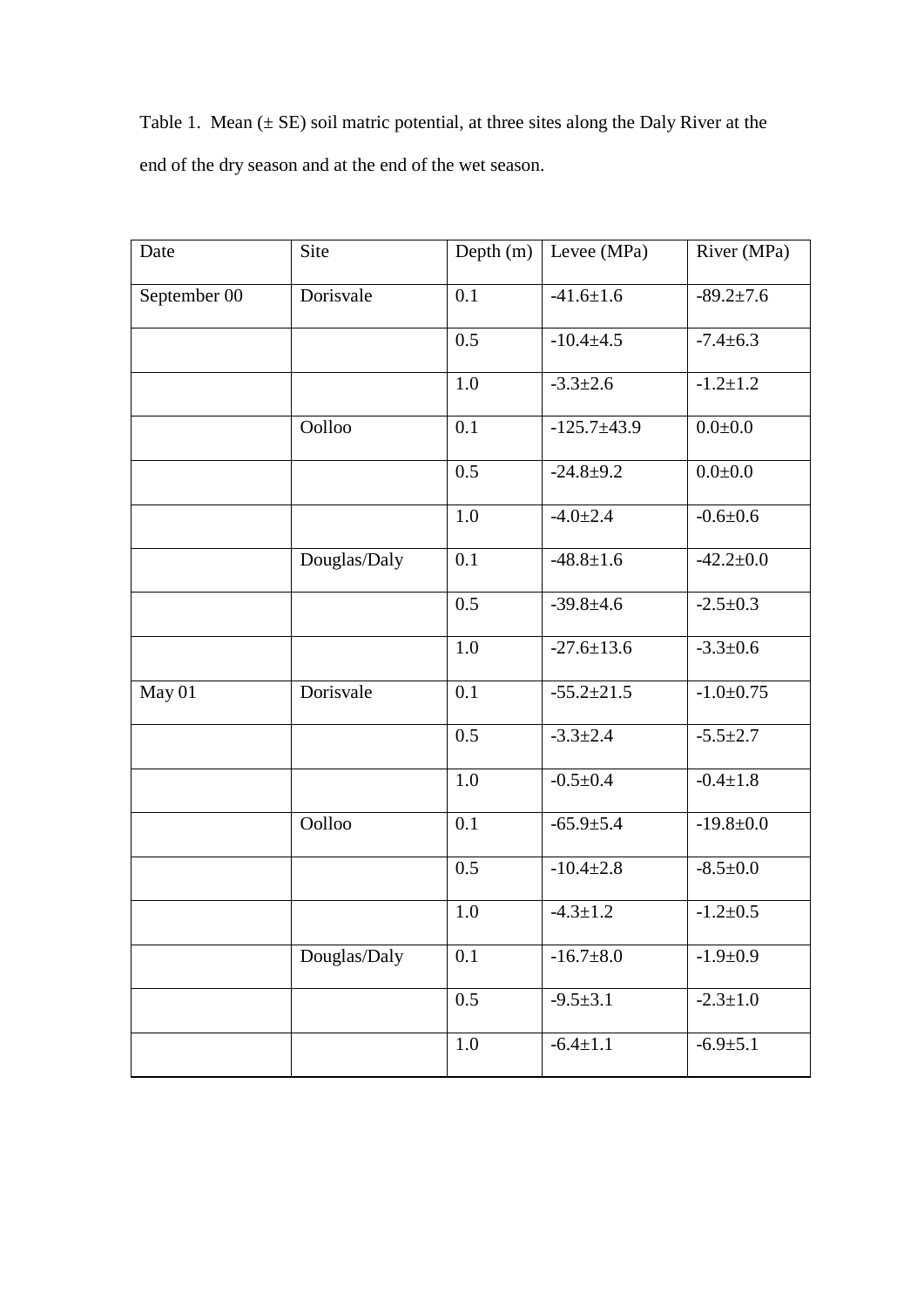| Table 2. Statistical model and ANOVA results for pre-dawn and mid-day leaf water |  |  |  |  |  |
|----------------------------------------------------------------------------------|--|--|--|--|--|
| potential at sites along the Daly River.                                         |  |  |  |  |  |

| Factor            | df             | $\Psi_{pd}$ | $\Psi_{md}$ |
|-------------------|----------------|-------------|-------------|
| Date              | $\overline{2}$ | $2.41***$   | 8.01***     |
| Site              | $\overline{2}$ | $4.54***$   | 2.13        |
| Species           | $\mathbf{1}$   | 26.99***    | 51.80***    |
| Date:Site         | $\overline{4}$ | $7.12***$   | 1.74        |
| Date:Species      | $\overline{2}$ | $6.38***$   | 2.71        |
| Site:Species      | $\overline{2}$ | $1.72**$    | 25.68***    |
| Date:Site:Species | $\overline{4}$ | 1.06        | $6.41***$   |
| Tree              | 18             | 1.99**      | 1.24        |
| Residual          | 129            |             |             |

\*\*\*  $p<0.01$ 

\*\* P<0.05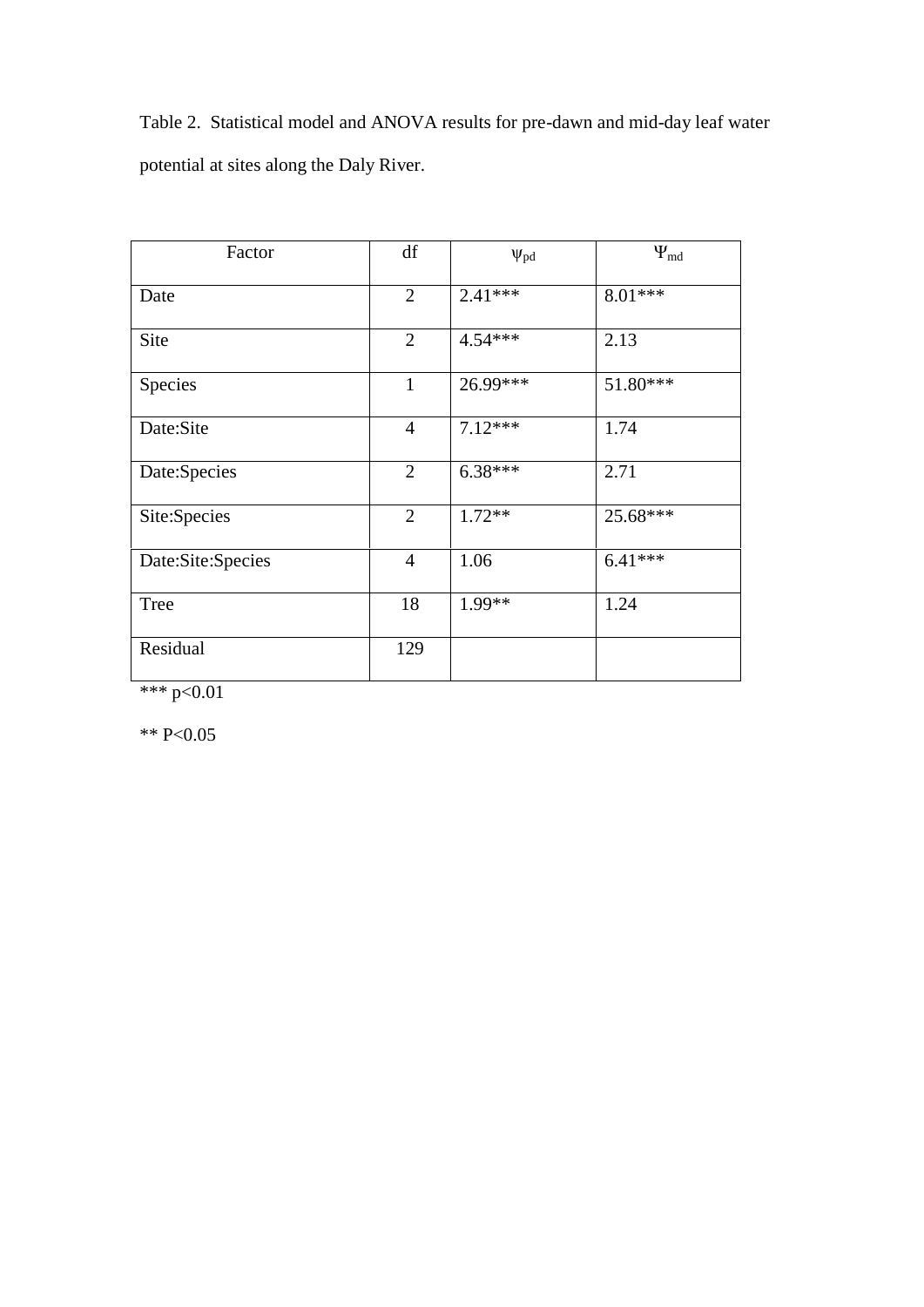Table 3. Difference between pre-dawn and mid-day leaf water potential (mean  $\pm$  s.e.) for *C. bella* and *M. argentea* trees at three sites along the Daly River (DD= Douglas Daly, DV=Dorisvale crossing, Oolloo= Oolloo crossing)

| Date     | Site  | C. bella (MPa)   | M. argentea (MPa) |
|----------|-------|------------------|-------------------|
| Aug-00   | DD.   | $-1.45+0.25$     | $-0.72+0.30$      |
|          | DV    | $-1.51 \pm 0.07$ | $-0.71\pm0.09$    |
|          | Olloo | $-1.25+0.15$     | $-0.67+0.05$      |
| $Oct-00$ | DD.   | $-1.37+0.07$     | $-0.66 + 0.19$    |
|          | DV    | $-1.42+0.04$     | $-1.54 \pm 0.07$  |
|          | Olloo | $-1.47+0.12$     | $-1.09+0.06$      |
| May-01   | DD.   | $-1.21 \pm 0.23$ | $-0.63+0.21$      |
|          | DV    | $-1.00+0.07$     | $-1.27+0.17$      |
|          | Olloo | $-0.95+0.25$     | $-0.36+0.18$      |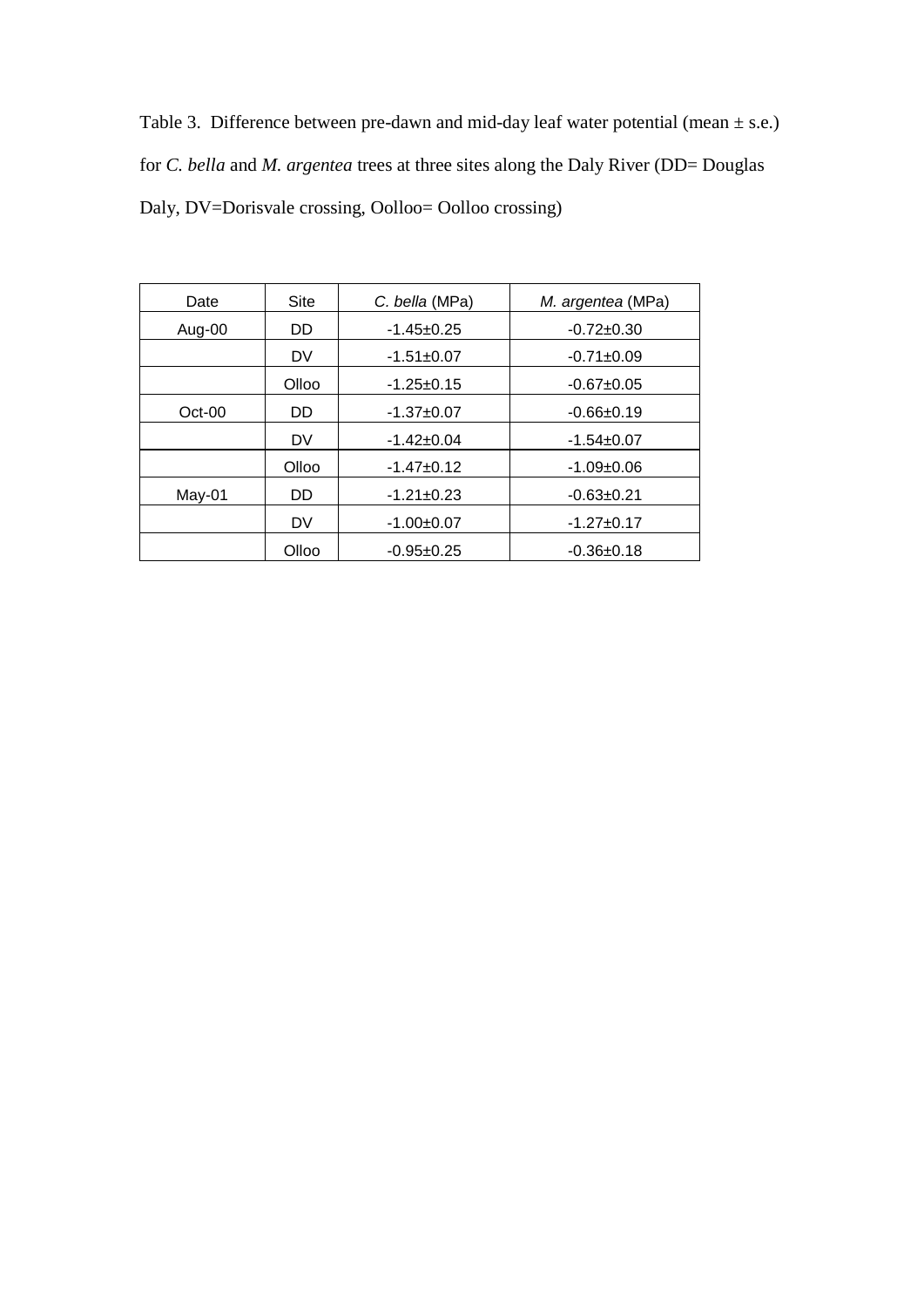Table 4. Deuterium concentration (‰) in *M argentea*, *C. bella* and the Daly River at Oolloo and Dorisvale in May 2000 and September 2000. Data represent the mean  $\pm$ SD of three samples unless otherwise noted.

| <b>Site</b> | Date            | M. argentea     | C. bella         | Daly River          |
|-------------|-----------------|-----------------|------------------|---------------------|
|             |                 | $(\%0)$         | $(\%0)$          | $(\%0)$             |
| Dorisvale   | <b>May 2000</b> | $-55.9 \pm 3.8$ | $-100.1 \pm 4.2$ | $-52.5 \pm 0.2$ (2) |
|             | Sept. 2000      | $-56.4 \pm 2.6$ | $-85.3+5.0$      | $-45.4$             |
| Oolloo      | <b>May 2000</b> | $-45.2 \pm 1.4$ | $-70.0+8.6$      | $-46.4 \pm 2.6$ (6) |
|             | Sept. 2000      | $-45.6 \pm 2.4$ | $-63.3 \pm 6.6$  | $-44.2 \pm 0.8$ (5) |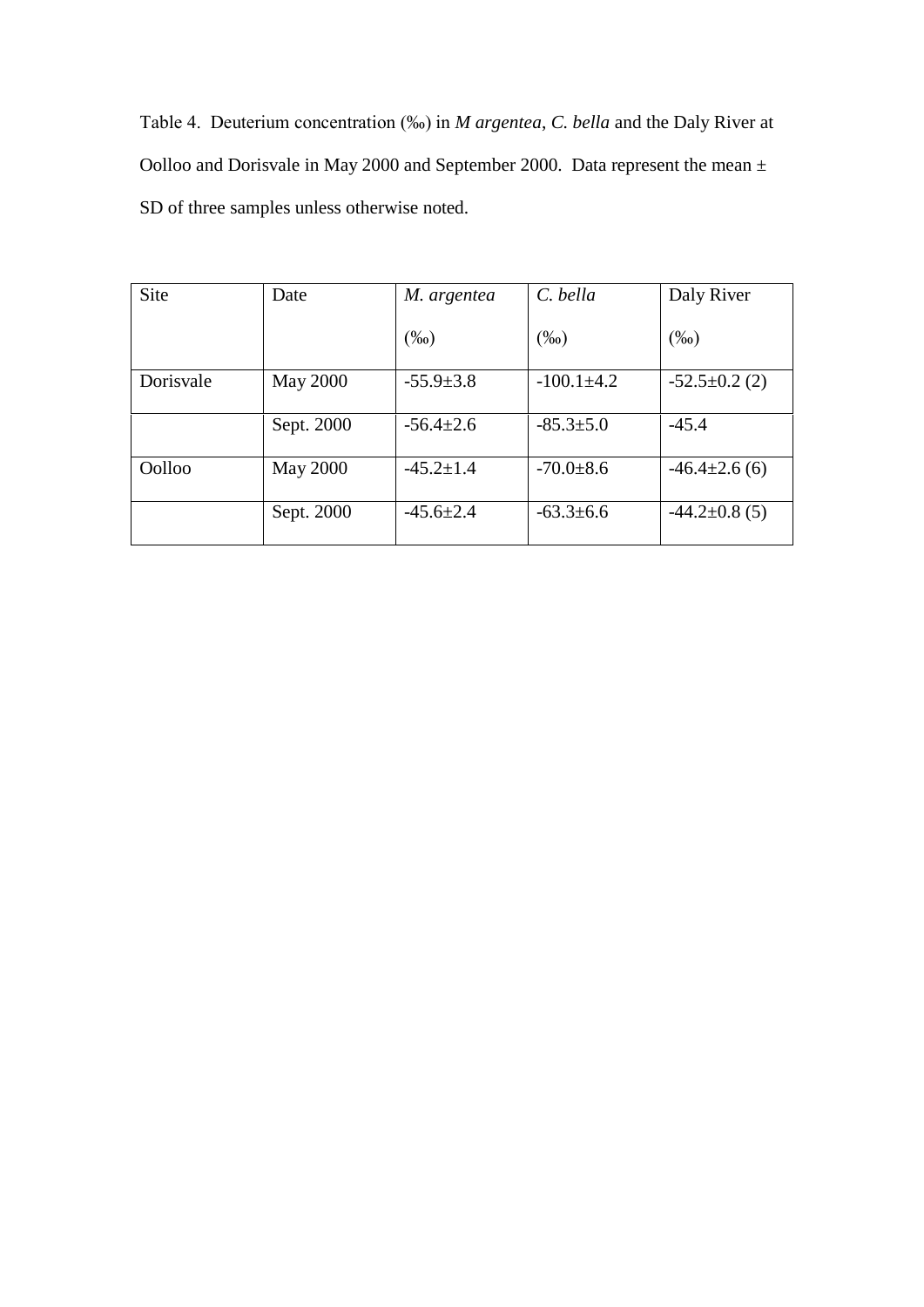Table 5. Seasonal water use  $(\text{kg day}^1 \text{ m}^2)$  normalised by sapwood area for *Corymbia bella* and *Melaleuca argentea* trees along the Daly River. Data represent the mean ± s.e.

| Season    | <b>Site</b> | C. bella            | M. argentea         |
|-----------|-------------|---------------------|---------------------|
| Aug- $00$ | <b>DD</b>   | $2581.2 \pm 503.2$  | 2833.5±1576.9       |
|           | DV          | 5280.0±1548.9       | $5065.2 \pm 1088.2$ |
|           | Oolloo      | $5177.2 \pm 1425.9$ | $2776.8 \pm 565.8$  |
| $Oct-00$  | <b>DD</b>   | 2864.0±1211.7       | 1526.2±937.8        |
|           | DV          | $6116.7 \pm 642.0$  | $4763.9 \pm 1603.8$ |
|           | Oolloo      | 5481.9±1873.6       | 4944.9±3308.3       |
| $May-01$  | <b>DD</b>   | $4123.0 \pm 1567.2$ | $1819.3 \pm 565.1$  |
|           | DV          | 2935.1±610.4        | 2242.1±933.5        |
|           | Oolloo      | $3628.8 \pm 590.9$  | $4282.1 \pm 1513.8$ |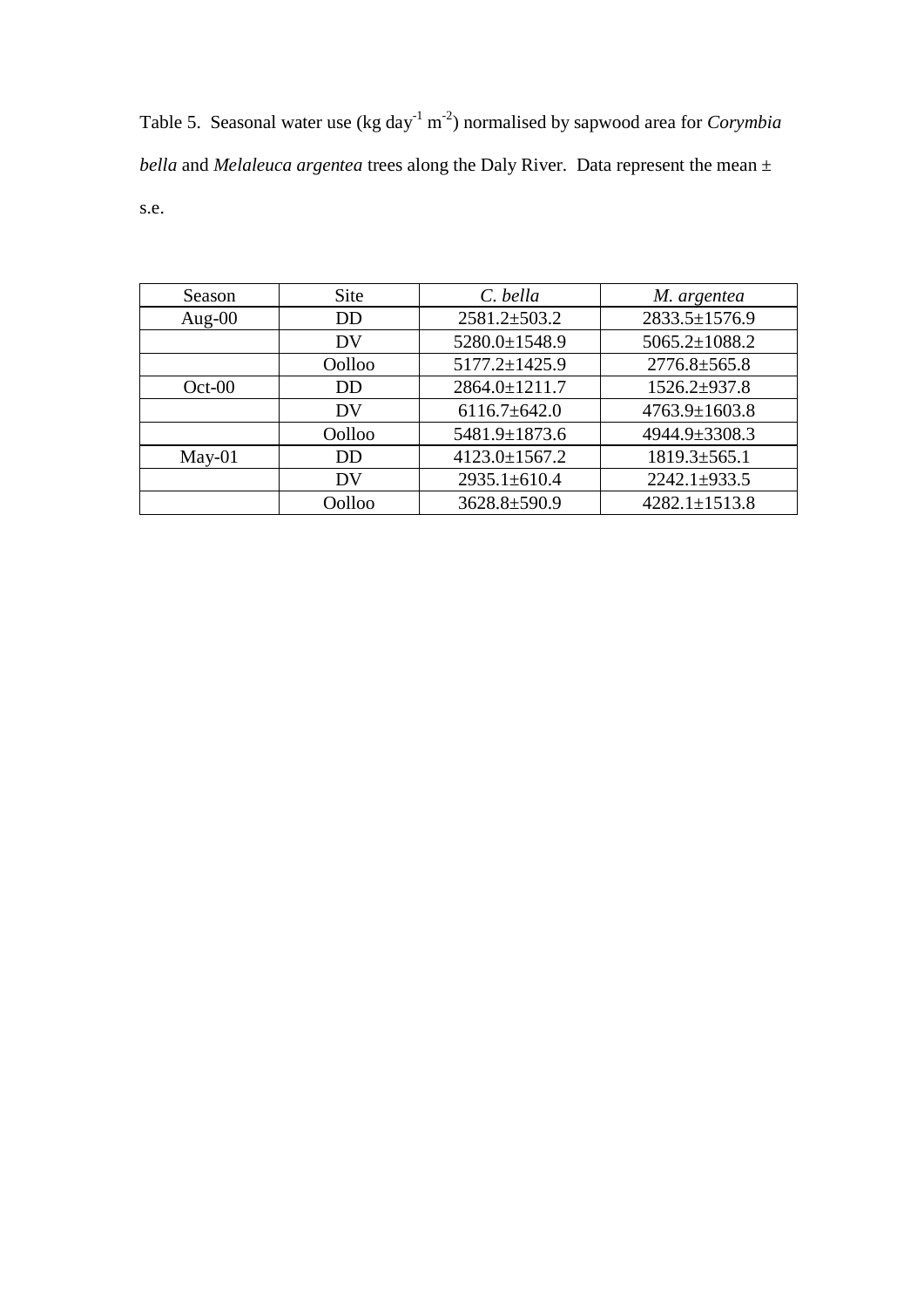Figure 1. Location of the Daly River in Northern Australia including sites where tree water use, soil and leaf water potentials were measured.

Figure 2. Patterns of rainfall, pan evaporation and maximum and minimum temperatures for Katherine (within the Daly River catchment) and Darwin in the Northern Territory Australia.

Figure 3. Pre-dawn (right) and midday (left) leaf water potential for July/August 2000 (top), October 2000 (middle) and May 2001 (bottom) at three sites along the Daly River. Filled bars represent the mean  $\pm$  s.e. for *C. bella* and open bars represent the mean  $\pm$  s.e. for *M. argentea.* DD= Douglas/Daly, DV=Dorisvale and Ol= Oolloo. Figure 4. Relationship between DBH and water use for *C. bella* (top) and *M. argentea* (bottom) trees along the Daly River. Data was pooled for sites and each point is the mean daily water use of each tree.

Figure 5. Diurnal patterns of water use in *Corymbia bella* (closed symbols) and *Melaleuca argentea* (open symbols) trees at Douglas/Daly (top), Dorisvale (middle) and Oolloo on the Daly River in northern Australia during the late dry (left) and wet season (right). Data are presented as mean  $\pm$  s.e hourly fluxes

Figure 6. Relationship between flow and leaf water potential in *C. bella* (closed symbols) and *M. argentea* (open symbols) trees along the Daly River in the Northern Territory. Dry season (October 2000) hydraulic conductance (right) and wet season (May 2001) hydraulic conductance (left).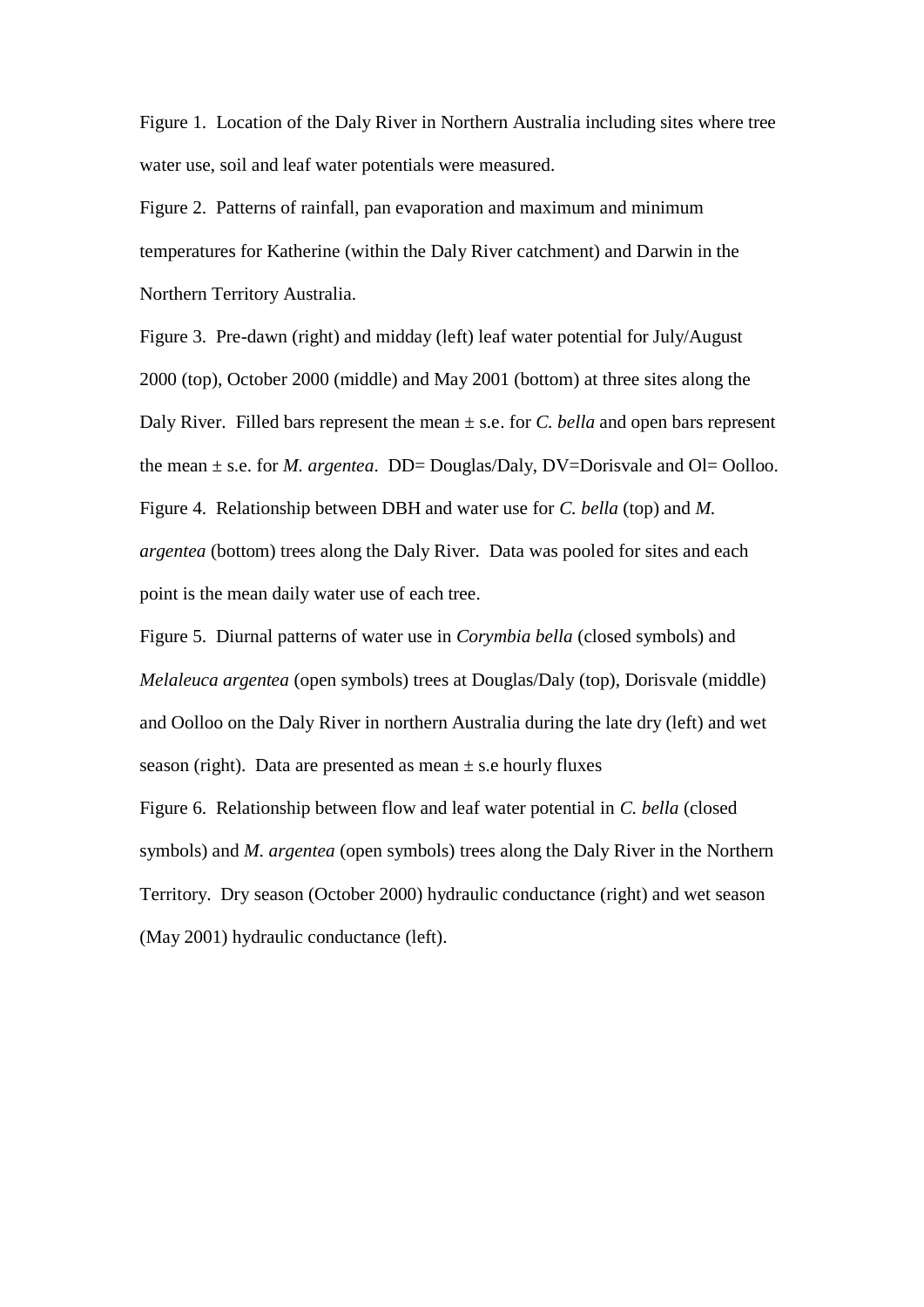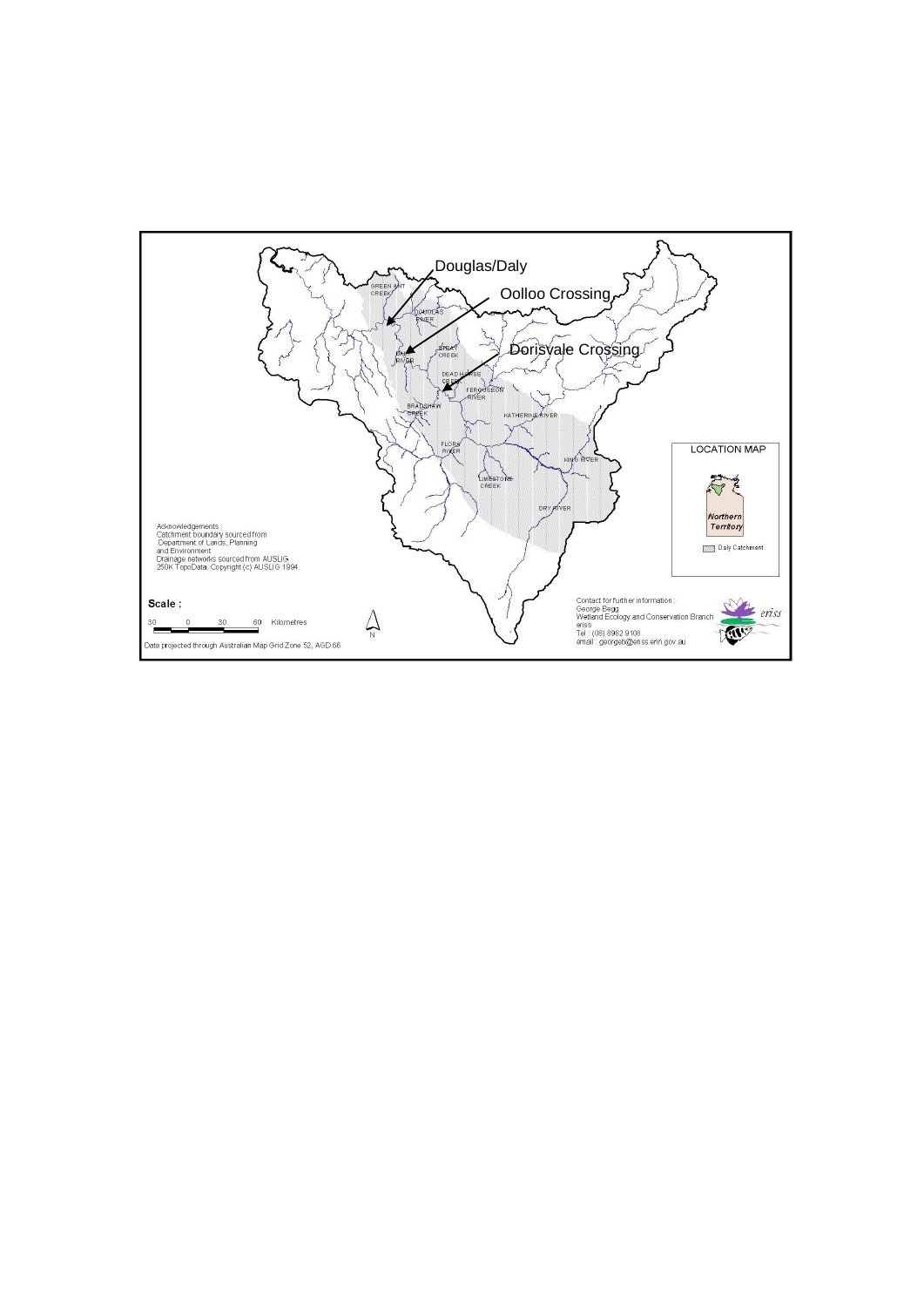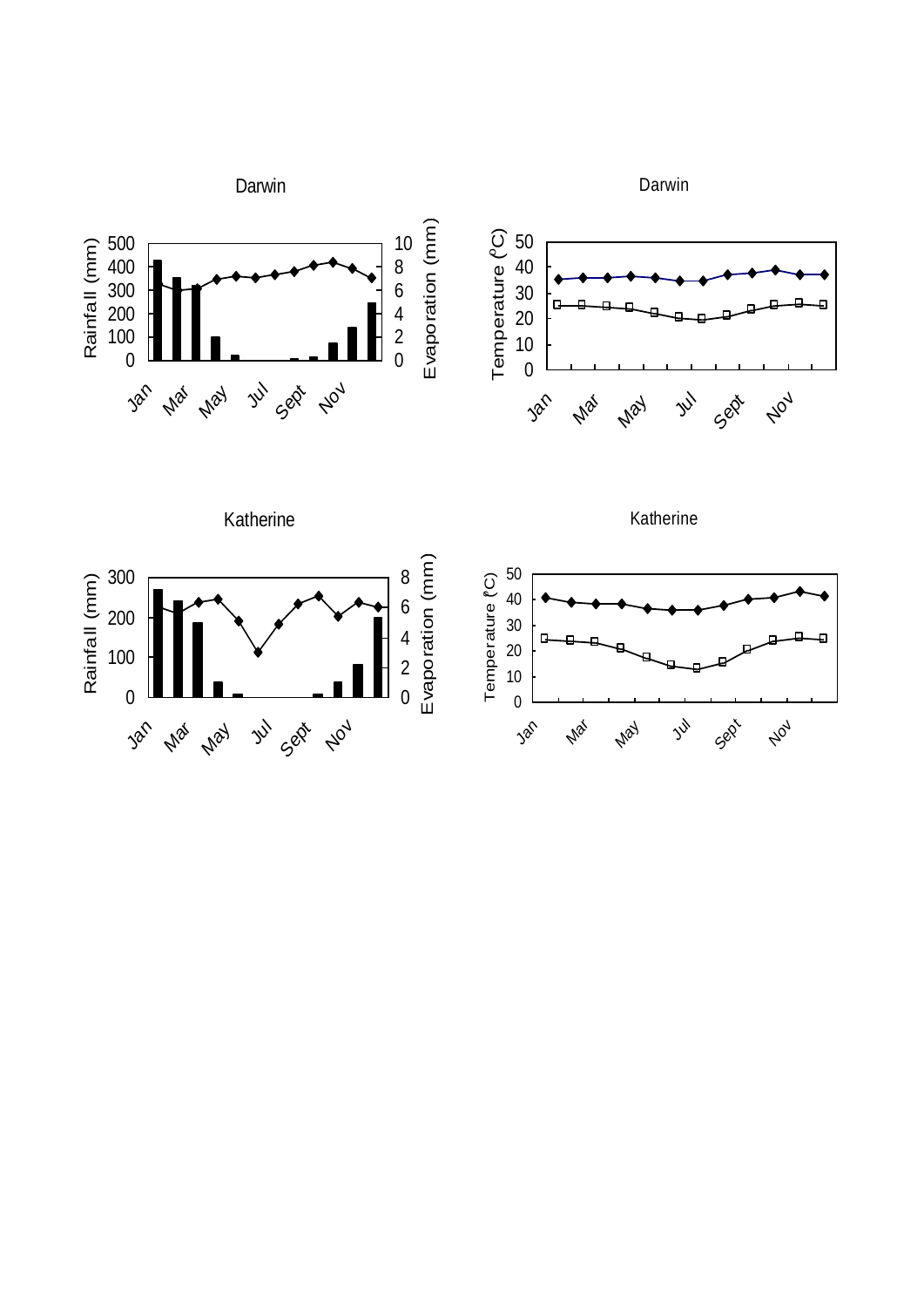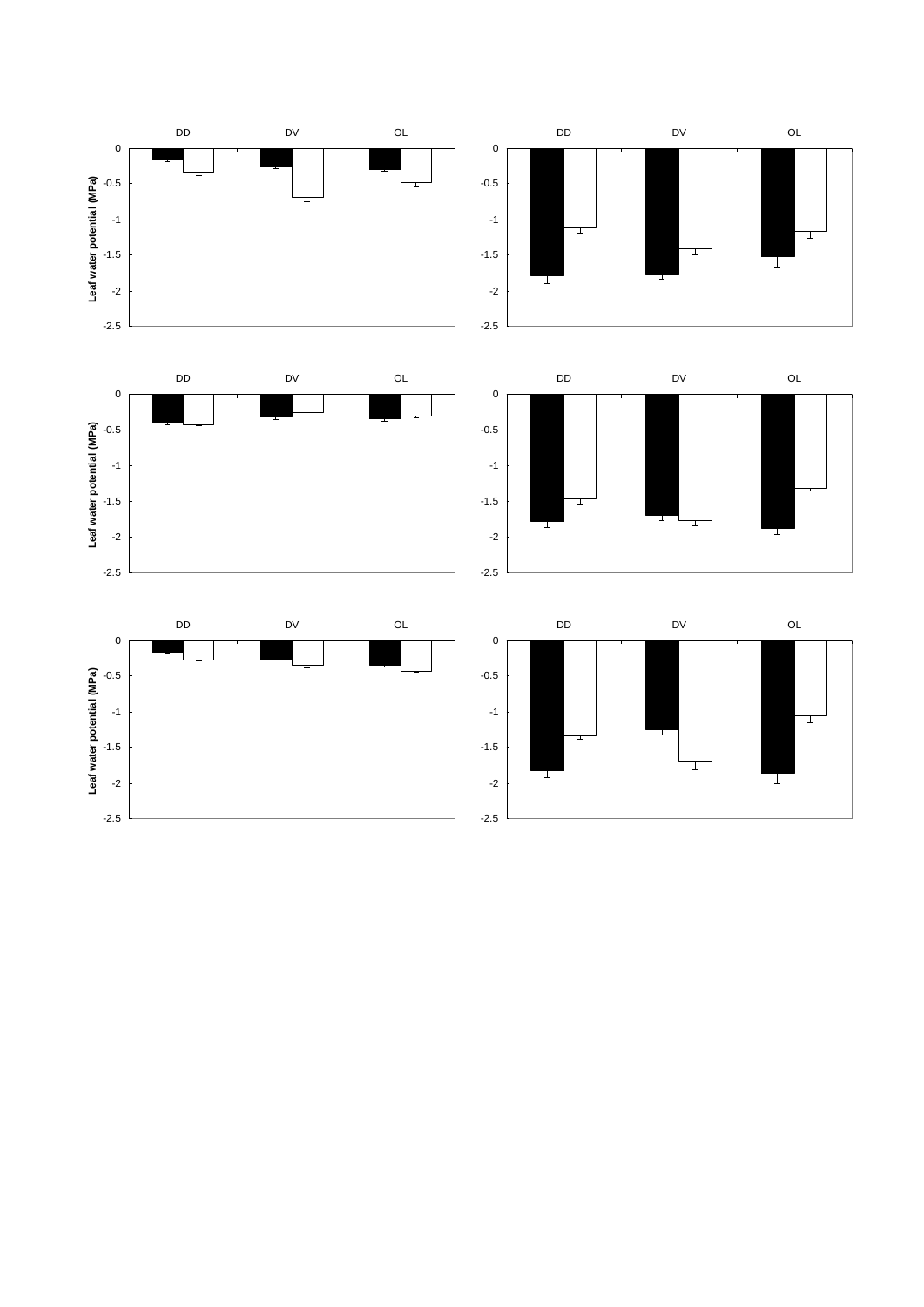

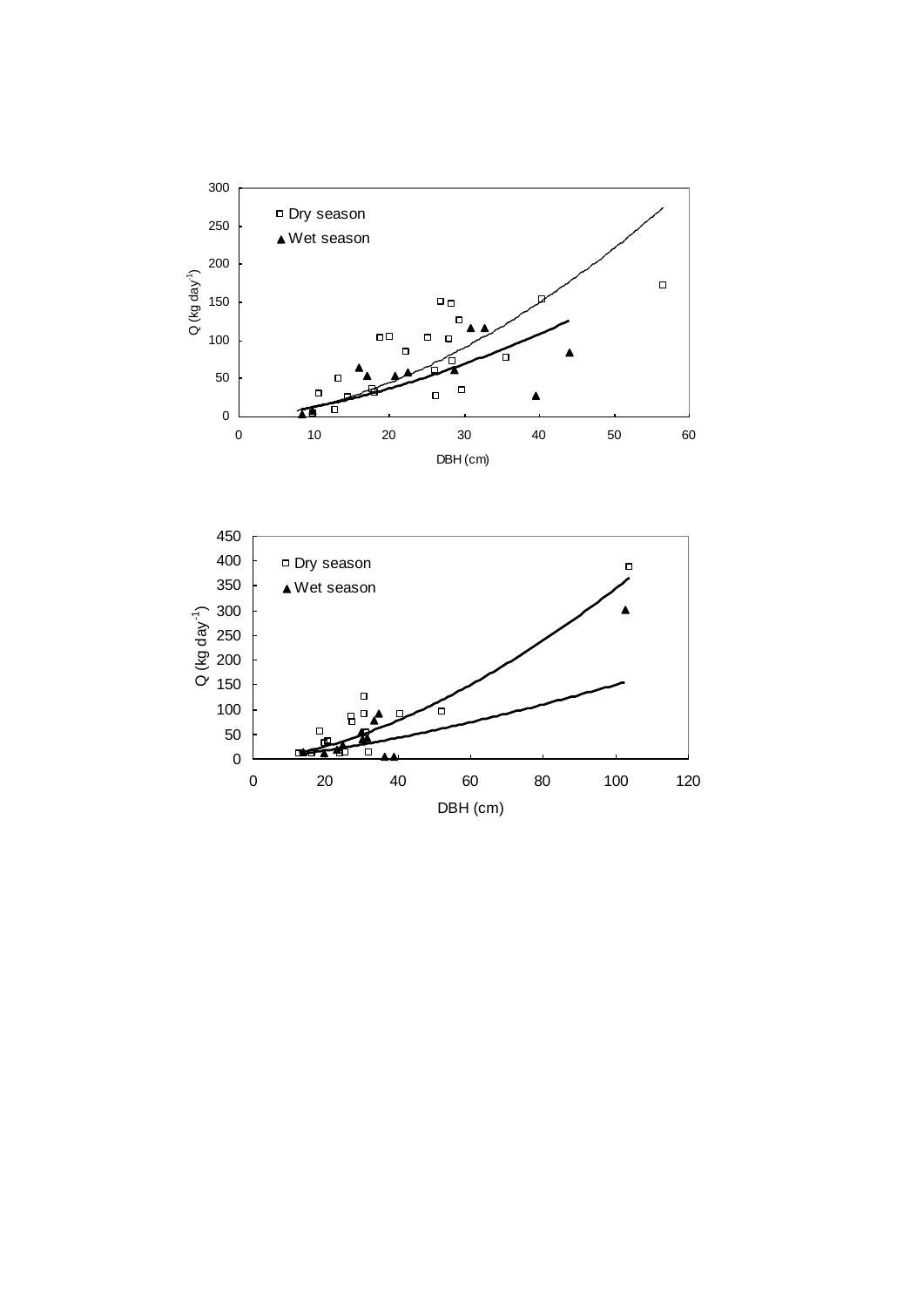